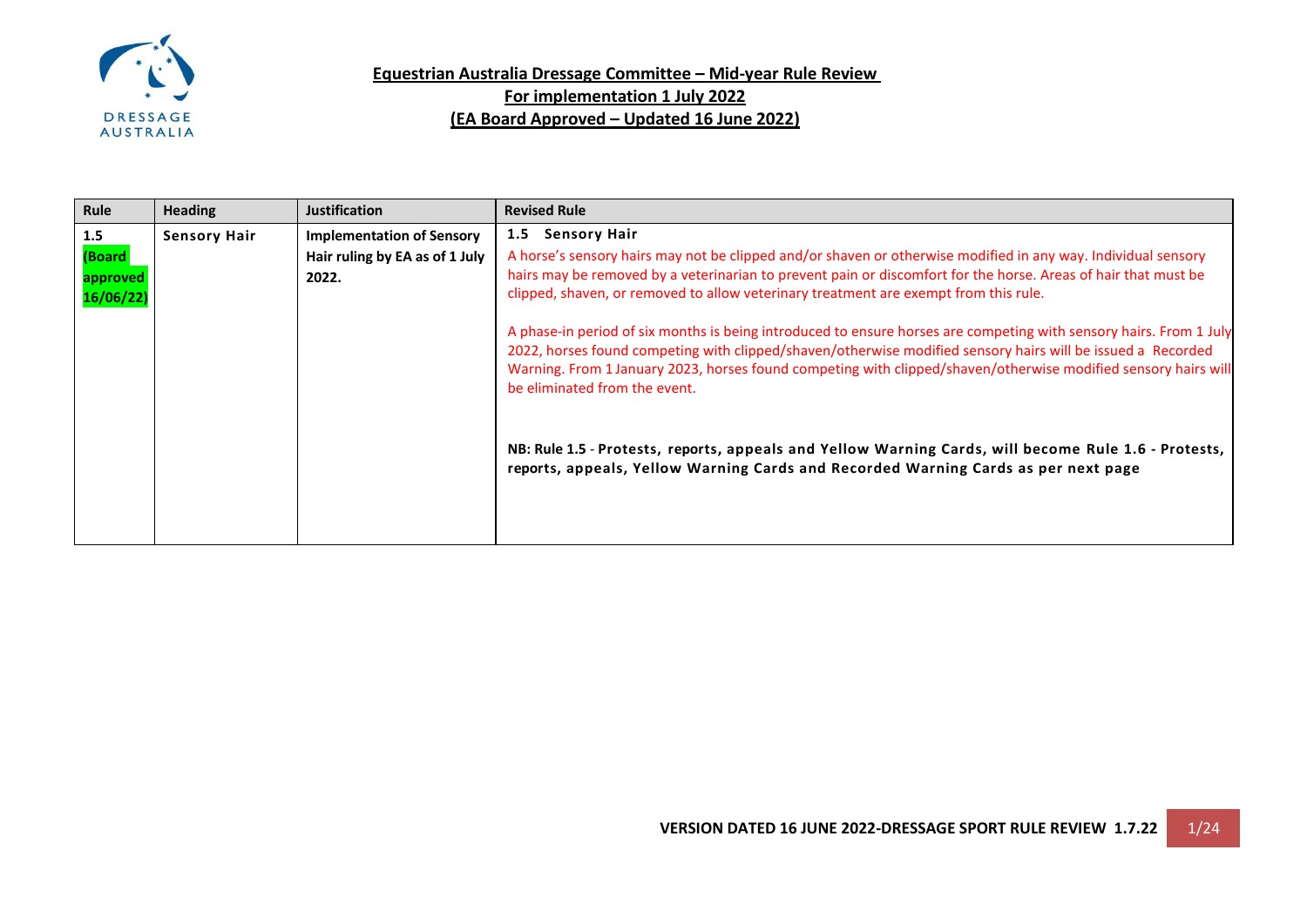# **Rule: 1.5 Protests, reports, appeals and Yellow Warning Cards (Board approved 16/06/22)**

**Justification:** Introduction to Recorded Warnings. With the inclusions of Helmet Tagging and Removal of Sensory Hair (EA General Regulations - **Article 141 - Protection of Horses)** rulings as of 1 July 2022, a Recorded Warning Card has been introduced to enable the identified officials to caution an athlete without imposing the sanction of elimination (initially). Moving forward, with introduction in 2023, there will be the addition of other infringements and penalties considered for Recorded Warning Cards and the option of other judges designated by an OC to issue Recorded Warnings enabling OCs time to implement this process.

# **1.56 Protests, reports, appeals, and Yellow Warning Cards, and Recorded Warning Cards**

Officials and competitors need to abide by the Codes of Conduct as contained in the EA Member Protection Policy. Refer to the EA General Regulations Articles 163, 164 and 165, EA Codes of Conduct, EA Member Protection Policy and its associated Attachment D1 Complaints Procedures, EA Disciplinary By-laws a[t www.equestrian.org.au](http://www.equestrian.org.au/) for processes.

Refer to EA General Regulations *Article*169.6.3 for the potential penalty in relation to complaints about incorrect behaviour towards event officials or any other party connected with the event (e.g. other rider, journalist, public member, etc).

- 1.56.1 A Yellow Warning Card may be imposed on the parties concerned or the Person Responsible (PR) for the following:
	- a) abuse of horse (an action or omission involving the mistreatment of a horse). Any incidents considered to be serious Abuse of the Horse may be better dealt with through the formal Protest procedure as outlined in Dressage Rule 1.3.1. However, it is possible to both issue a Yellow Warning Card and pursue formal protest procedure
	- b) abuse of an Official (including abusive or bullying behaviour directed to an Official and conduct directed toward an Official that denigrates the Official)
	- c) failure to follow a direction of an Official relating to compliance with these rules
	- d) serious infringements involving Abuse of Horse, Abuse of an Official or failure to follow a direction relating to compliance with these Rules must incur a Yellow Warning Card, unless lodged as a formal protest and subject to EA General Regulations (see above)
- 1.6.2 A Recorded Warning Card may be imposed on the parties concerned or the Person Responsible for the following:
	- a) failure to wear an EA-approved tagged helmet<sup>\*</sup>
	- b) riding a horse with clipped or trimmed whiskers without providing a veterinary certificate (prior to January 2023).

\*Riders with a non-compliant helmet and no EA helmet tag (see Section 5.2) will be given a Recorded Warning Card and eliminated; riders with a compliant helmet (see Section 5.2) but no tag will be given a Recorded Warning Card but allowed to compete.

- **1.56.23** An Official, for the purpose of awarding issuing a Yellow Warning Card or Recorded Warning Card, is may be any of the following:
	- an FEI or National-accredited Steward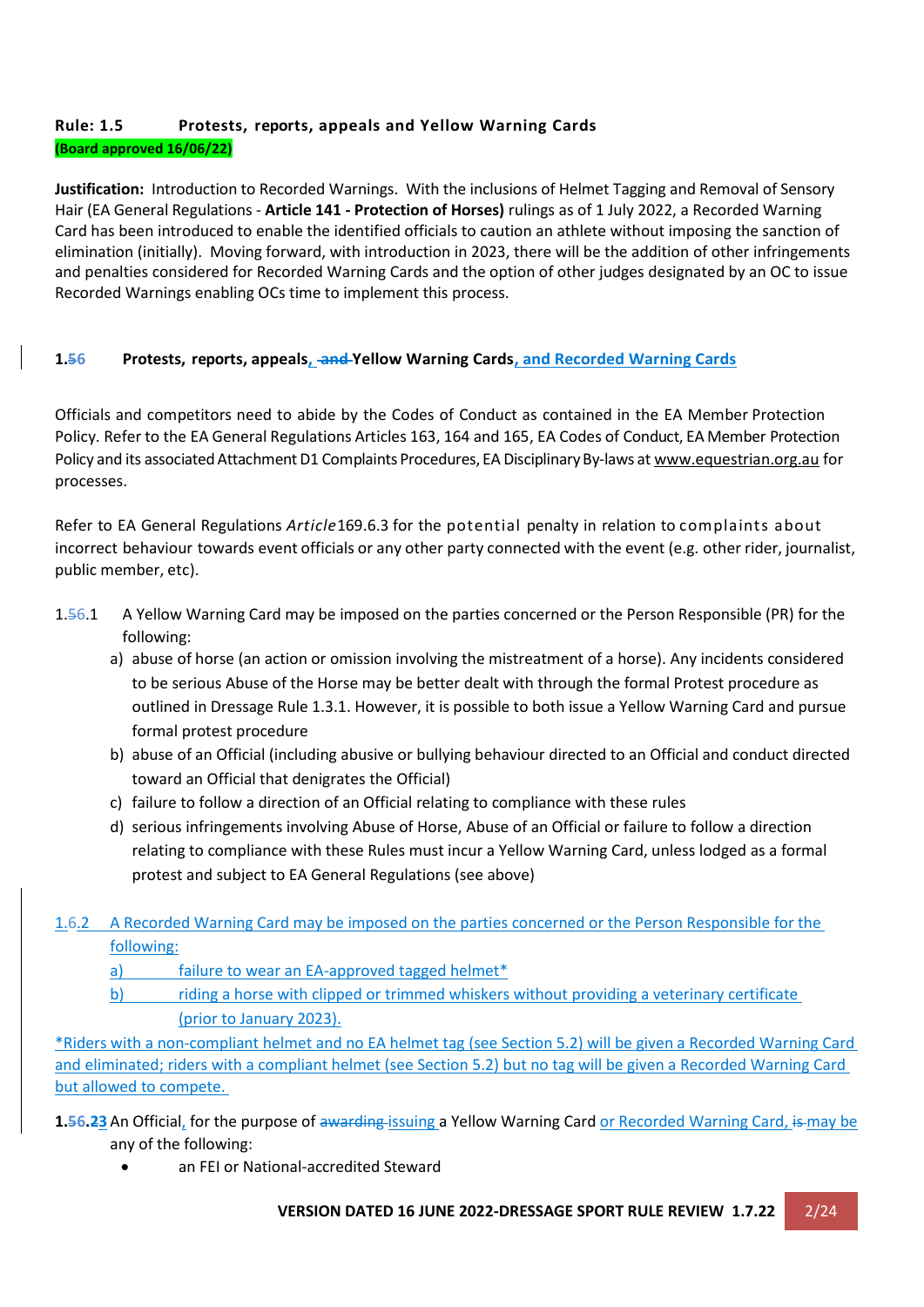- an EA Technical Delegate
- an FEI-accredited Judge
- an EA National Judge Educator

An Official may issue a Yellow Warning Card or Recorded Warning Card only when officiating at an Event. They can be given either by handhand-delivered or issued any other suitable means and will state the reason for the Yellow-Warning Cardwarning.

The Official who awards gives the Yellow Warning Card or Recorded Warning Card must notify the Person Responsible, the Ground Jury, where applicable, and the CEO of the State Branch where the incident occurred,  $-$ ofthe Yellow Warning Card as soon as possible.

The Yellow Warning Card or Recorded Warning Card is to be delivered personally during the Period of the Event. If after reasonable efforts the Person Responsible cannot be notified during the Period of the Event that they have received a Yellow Warning Card or Recorded Warning Card, the Person Responsible must be notified in writing within fourteen (14) days of the Event. A Yellow Warning Card or Recorded Warning Card may be issued in addition to any other sanction(s) that may be issued in accordance with the EA General Regulations and/or the relevant Sport Rules.

- **1.56.34** It is preferable for a Parent/Guardian to be present when a rider under the age of 18 is issued with the Yellow Warning Card or Recorded Warning Card.
- 1.56.45 Should the same Person Responsible receive one (1) or more Yellow Warning Card(s) for any offence at the same or any other Event (whether Australian or International) within one (1) year of the award of the first Yellow Warning Card, the matter shall be referred to the State Branch CEO who shall determine whether to refer the Person Responsible to a Judicial Committee.
- 1.56.56 The Official who awards gives that a Yellow Warning Card or Recorded Warning Card, will advise the State Branch CEO (from the State the event occurred in) and State Dressage Committee Authority (from the State that where the event occurred in) of the issue of Yellow Warning Card/s or Recorded Warning Card and the reasons for its issue within 48 hours after the delivery of the Yellow Warning Card warning to the Person Responsible. The State Branch CEO shall advise EA within 72 hours thereafter. EA will arrange for the Yellow Warning Card or Recorded Warning Card issued to be entered into its the EA national database.
- **1.56.67** A Yellow Warning Card or Recorded Warning Card is a decision arising from the field of play and as such there is no Appeal against the issuing of a Yellow Warning Cardsuch a warning.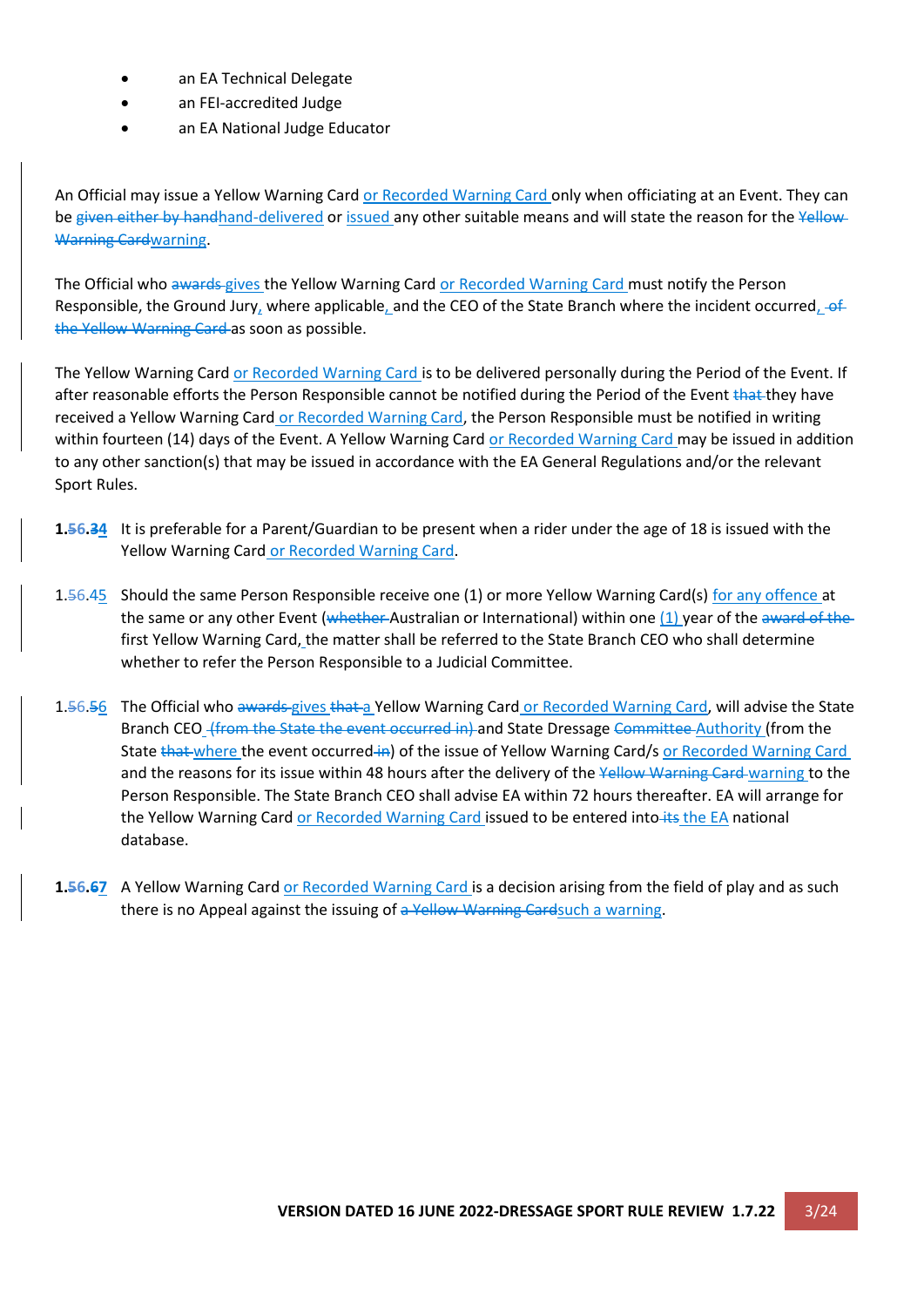| Rule | <b>Heading</b>      | <b>Justification</b>      | <b>Revised Rule</b>                                                                                                                                                                                                                                                                                                                                                                                                                                                                                                                                                                                                                                                                                                                                                                                                                                                                                                                             |
|------|---------------------|---------------------------|-------------------------------------------------------------------------------------------------------------------------------------------------------------------------------------------------------------------------------------------------------------------------------------------------------------------------------------------------------------------------------------------------------------------------------------------------------------------------------------------------------------------------------------------------------------------------------------------------------------------------------------------------------------------------------------------------------------------------------------------------------------------------------------------------------------------------------------------------------------------------------------------------------------------------------------------------|
| 3.10 | Resistance/         | Error in recording of     | 3.10 Resistance/Disobedience                                                                                                                                                                                                                                                                                                                                                                                                                                                                                                                                                                                                                                                                                                                                                                                                                                                                                                                    |
|      | <b>Disobedience</b> | technical fault deduction | In regards to a horse showing resistance or disobedience the following will apply:<br>any resistance which prevents the continuation of the test for a period exceeding 20 seconds shall<br>a)<br>be penalised by elimination. This also applies to any resistance before entering the dressage arena<br>and within the arena surrounds. However, resistance that may endanger rider, horse, judges or the<br>public will be eliminated for safety reasons earlier than 20 seconds. There is no appeal against this<br>decision<br>b)<br>a horse leaving the arena with all four feet during a test between the beginning and the<br>end of the test will be eliminated (except in 4-year-old Young Horse competitions at State<br>qualifying events where there is minus 2 points 0.5% per judge, see rule 9.1)<br>should a horse leave the arena with all four feet after the final halt and salute this will not<br>c)<br>entail elimination |
| 3.16 | Use of voice        | Correction of typo        | 3.16 Use of voice<br>The use of the voice or clicking the tongue as an aid by the rider repeatedly is a serious fault, which will be<br>penalised by the judge/s who hear it with a deduction of 2 marks from the mark that would otherwise have<br>been awarded for the movement.<br>NOTE: The use of voice is permitted in some cases in Para-Equestrian Dressage as an aid. See rule 44.7<br>11.9 for more details.                                                                                                                                                                                                                                                                                                                                                                                                                                                                                                                          |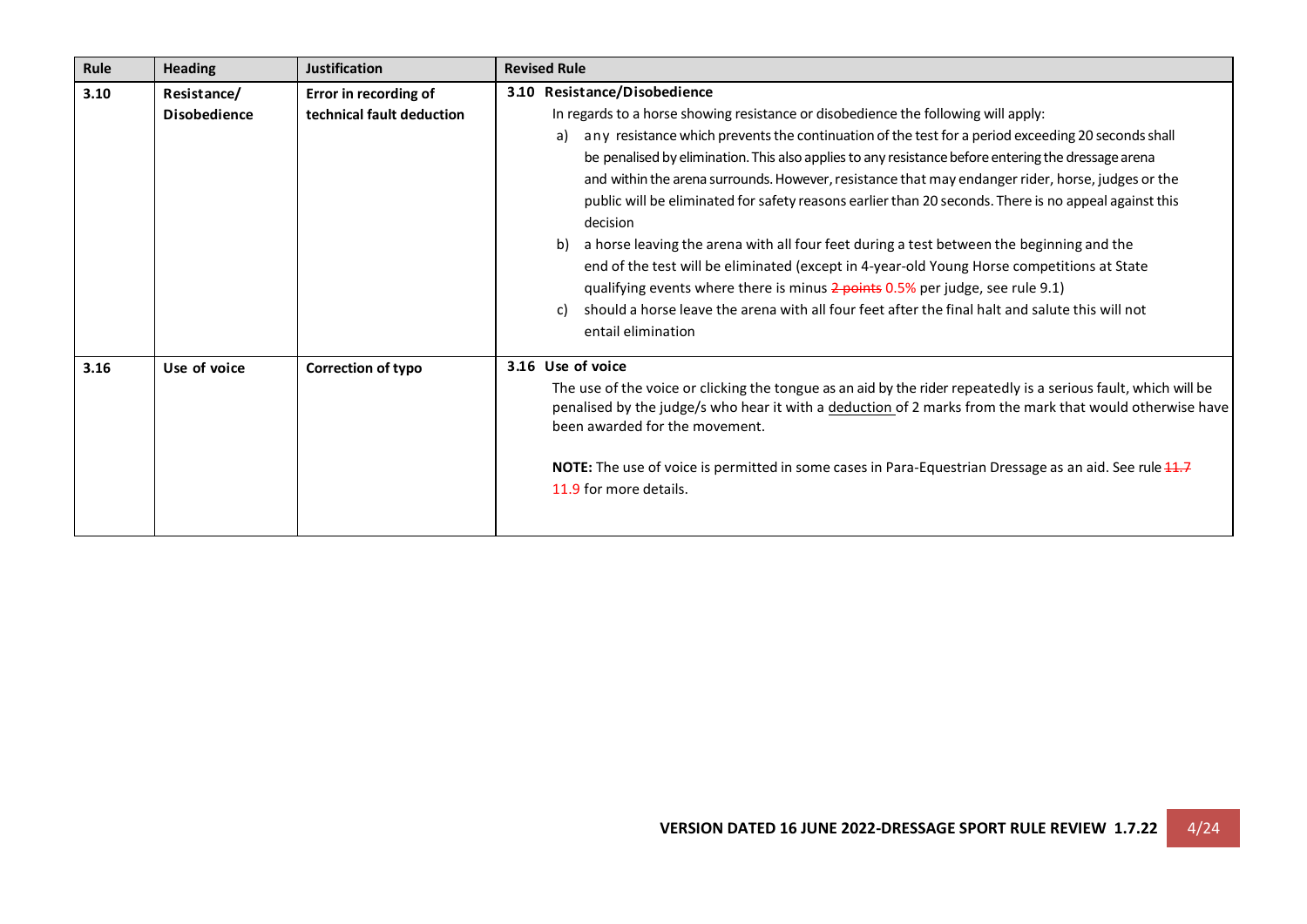| Rule   | <b>Heading</b>                                                        | <b>Justification</b>                      | <b>Revised Rule</b>                                                                                                                                                                                                                                                                                                                                                                                                                                                                                                                                                                                                                                                                                                                                        |
|--------|-----------------------------------------------------------------------|-------------------------------------------|------------------------------------------------------------------------------------------------------------------------------------------------------------------------------------------------------------------------------------------------------------------------------------------------------------------------------------------------------------------------------------------------------------------------------------------------------------------------------------------------------------------------------------------------------------------------------------------------------------------------------------------------------------------------------------------------------------------------------------------------------------|
| 3.17.1 | <b>Other technical</b><br>faults with penalties<br>- refer to Annex E | <b>Correction of error in</b>             | 3.17.1 Other technical faults with penalties - refer to Annex E                                                                                                                                                                                                                                                                                                                                                                                                                                                                                                                                                                                                                                                                                            |
|        |                                                                       | recording of<br>technical fault deduction | All of the following are considered technical faults and 0.5% will be deducted for each one, and this is<br>applied each time a technical fault occurs but will not result in elimination. but they are not cumulative and<br>will not result in elimination (including for Freestyle tests):                                                                                                                                                                                                                                                                                                                                                                                                                                                              |
|        |                                                                       | <b>Correction of Typo</b>                 | a) a rider entering the space around the arena with whip (where not permitted) or riding in a dressage<br>arena with a whip (when not permitted) or with boots on the horse's legs or with discrepancy in dress<br>(e.g. lack of gloves). See rule 10.6 5.6 (e) for whip penalties at FEI events and Australian and State<br>Championships and 9.1.2 (f) for Young Horse.                                                                                                                                                                                                                                                                                                                                                                                  |
| 3.21   | Number/Level of                                                       | <b>Clarification from EADOC.</b>          | Number/Level of judges required for Official Competitive and Official Participation<br>3.21                                                                                                                                                                                                                                                                                                                                                                                                                                                                                                                                                                                                                                                                |
|        | judges required                                                       |                                           | <b>Competitions</b>                                                                                                                                                                                                                                                                                                                                                                                                                                                                                                                                                                                                                                                                                                                                        |
|        | for Official                                                          |                                           | The EADC strongly recommends that a minimum of 2 appropriately qualified judges officiate at every                                                                                                                                                                                                                                                                                                                                                                                                                                                                                                                                                                                                                                                         |
|        | Competitive and                                                       |                                           | Official Competitive competition. NOTE: For Australian Dressage Championships and some other                                                                                                                                                                                                                                                                                                                                                                                                                                                                                                                                                                                                                                                               |
|        | <b>Official</b>                                                       |                                           | qualifications, competitors must submit 3 scores from competitions with at least 2 judges officiating.                                                                                                                                                                                                                                                                                                                                                                                                                                                                                                                                                                                                                                                     |
|        | Participation<br>Competitions                                         |                                           | For levels Advanced and below, if the minimum recommended 2 judges cannot be procured it is permitted<br>that:<br>one A level judge may judge up to Advanced level<br>a)<br>one B level judge may judge up to Medium level<br>b)<br>one C level judge may judge up to Elementary level<br>C)<br>one D level judge may judge up to Novice level<br>d)<br>one E or F level judge may judge up to Prelim level<br>e)<br>a G level judge may judge Official competitive Preliminary with another judge of at least F level<br>f)<br>one judge of F G level judge or above may judge Participation competitions at Preliminary and Novice<br>g)<br>level as a single judge<br>h) a G level judge may judge Participant Preliminary and Novice as a single judge |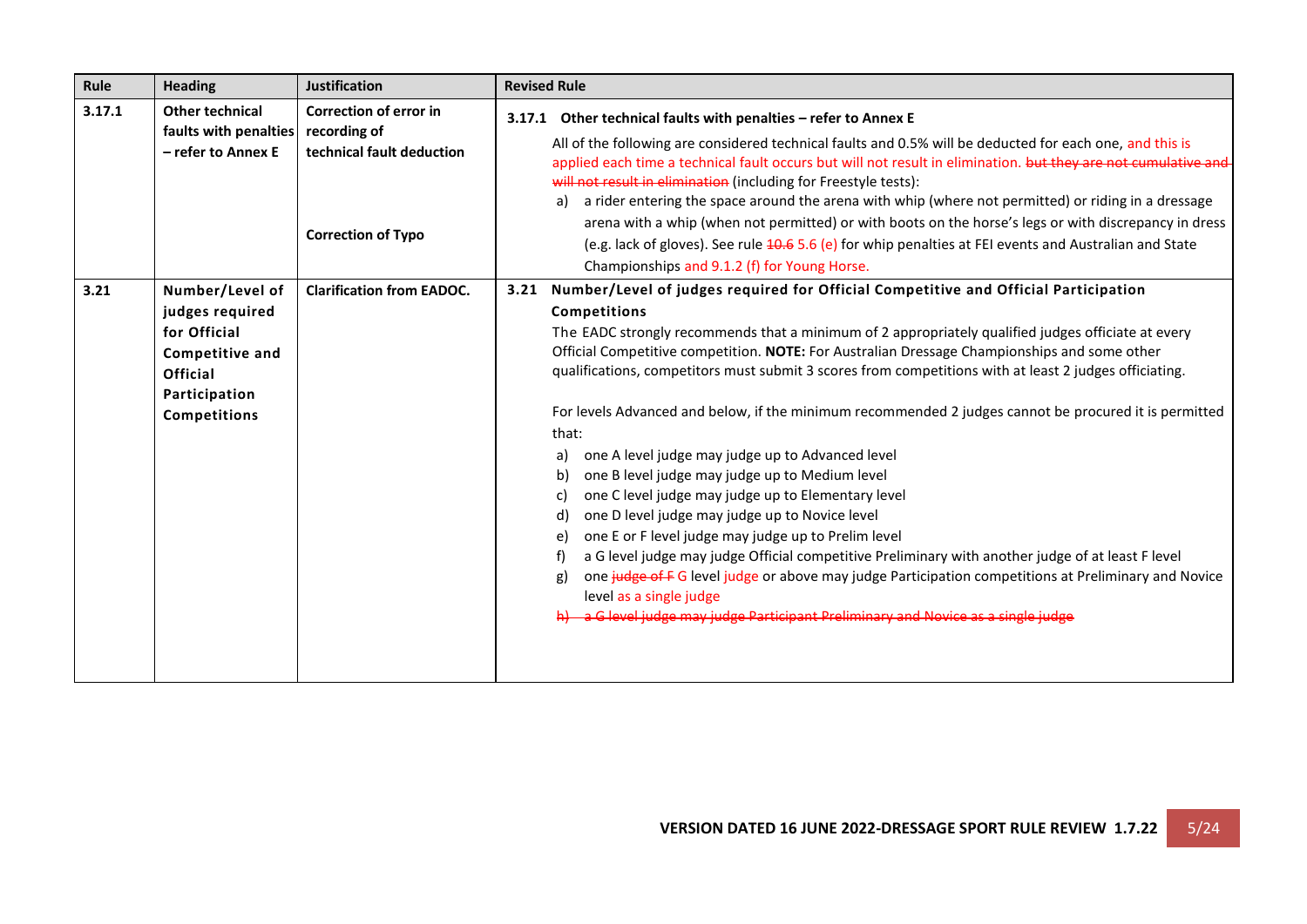| Rule    | <b>Heading</b>                                          | <b>Justification</b>                                                                                                                                             | <b>Revised Rule</b>                                                                                                                                                                                                                                                                                                                                                                                                                                                                                                                                                                                                                                                                                                                                                                                                                                                                                                                                                                                                                                                                                                                                                                                                                                                                                                                                                                                                                                                                                                                                                                                                                                                                                                                                                                                                          |
|---------|---------------------------------------------------------|------------------------------------------------------------------------------------------------------------------------------------------------------------------|------------------------------------------------------------------------------------------------------------------------------------------------------------------------------------------------------------------------------------------------------------------------------------------------------------------------------------------------------------------------------------------------------------------------------------------------------------------------------------------------------------------------------------------------------------------------------------------------------------------------------------------------------------------------------------------------------------------------------------------------------------------------------------------------------------------------------------------------------------------------------------------------------------------------------------------------------------------------------------------------------------------------------------------------------------------------------------------------------------------------------------------------------------------------------------------------------------------------------------------------------------------------------------------------------------------------------------------------------------------------------------------------------------------------------------------------------------------------------------------------------------------------------------------------------------------------------------------------------------------------------------------------------------------------------------------------------------------------------------------------------------------------------------------------------------------------------|
| 4.7     | Types of<br>competitions at<br><b>Restricted events</b> | <b>Correction of Typo</b>                                                                                                                                        | 4.7 Types of competitions at Restricted events<br>Clubs affiliated with their EA State Branch may hold restricted events:<br>competitions may include any level of EA test from Preparatory to Grand Prix and Para-Equestrian,<br>a)<br>but are restricted to the conducting club's members only<br>b)<br>competition may also include club activities for club members against invited EA members to a<br>maximum level of Participation competition (see rule 3.13b) up to and including the current Novice<br>tests and all Para-Equestrian tests<br>EA Dressage Rules apply to these events as per General Regulations Art 100<br>C)                                                                                                                                                                                                                                                                                                                                                                                                                                                                                                                                                                                                                                                                                                                                                                                                                                                                                                                                                                                                                                                                                                                                                                                     |
| 4.8.3.3 | <b>Heights of horses</b><br>and ponies                  | <b>Clarification of when ponies</b><br>must comply with EA<br><b>Measuring Rules and</b><br>improved process by which<br>measuring requests can be<br>monitored. | 4.8.3.3<br>Heights of horses and ponies<br>In regards to the heights for horses and ponies:<br>horses must exceed 149cm with shoes or 148cm without shoes<br>a)<br>ponies must not exceed 149cm with shoes or 148cm without shoes<br>b)<br>ponies must comply with the Equestrian Australia Measuring Rules<br>c)<br>o to compete in official events at State Championships, National Championships, all Young Pony<br>classes of and all competitions where CDI Events are held<br>State Branches are to provide measuring services to competitors at State Championships, National<br>Championships, Young Pony and CDI Events and are encouraged to provide further opportunities<br>for measuring throughout the State where possible<br>○ Measuring Certificate is to be sighted (electronic copy) at entry or the height is to be recorded<br>prior to competing at the event<br>ponies 8 years and over may be eligible for a Life Measurement Certificate. Refer to rule 13 in the EA<br>d)<br>Measuring Rules.<br>a pony without a current EA Measuring Certificate may be questioned by any Judge or CHub-Organising-<br>e)<br>Committee Official and served with by sending a "Request to Measure" to the email address:<br>Judge.Notes@equestrian.org.au. <del>, with a notation provided to the State Branch</del> . The competitor will be<br>contacted and advised the pony must be measured before being permitted to compete in official<br>pony tests. They pony may still compete in open events<br>the SDA will determine if a transfer from horse to pony status or from pony to horse status is required<br>f)<br>and advise the EA State Branch accordingly<br>all current grading points will transfer with a change in status<br>g)<br>a new Dressage Card/Performance Licence will be issued<br>h) |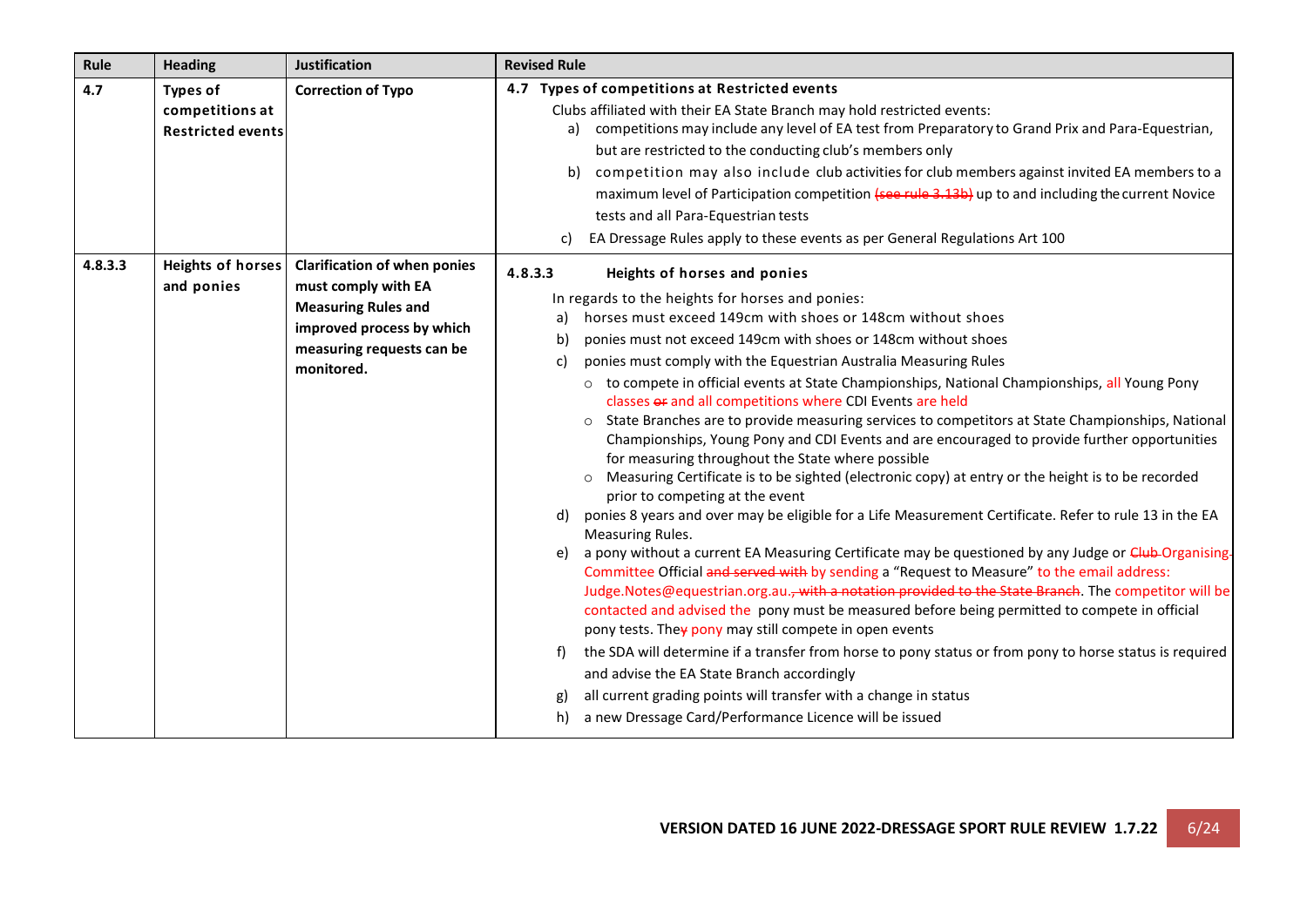| Rule  | <b>Heading</b>                                                                              | <b>Justification</b>                                                                          | <b>Revised Rule</b>                                                                                                                                                                                                                                                                                                                                                                                                                                                                                                                                                                                                                                                                                                                                                                                                                                                                                                                                                                                                                                                                                                     |
|-------|---------------------------------------------------------------------------------------------|-----------------------------------------------------------------------------------------------|-------------------------------------------------------------------------------------------------------------------------------------------------------------------------------------------------------------------------------------------------------------------------------------------------------------------------------------------------------------------------------------------------------------------------------------------------------------------------------------------------------------------------------------------------------------------------------------------------------------------------------------------------------------------------------------------------------------------------------------------------------------------------------------------------------------------------------------------------------------------------------------------------------------------------------------------------------------------------------------------------------------------------------------------------------------------------------------------------------------------------|
| 4.8.1 | <b>Requirements for</b><br>horses and ponies<br>for Official<br>Competitive<br>competitions | For the purposes of horse<br>welfare only 2 tests to be<br>ridden per day across the<br>board | Requirements for horses and ponies for Official Competitive competitions<br>4.8.1<br>Horses and ponies entered for Official Competitive competition:<br>must be registered with EA and owned by a current financial EA member. EA registration papers must<br>a)<br>be made available on the day of competition<br>must have a current Dressage Performance Card/Competition Licence (see rule 4.8.3.4)<br>b)<br>horses and ponies competing up to and including advanced:<br>C)<br>must only enter and compete in 2 consecutive levels per an event (regardless of number of days)<br>can enter and compete in no more than 3 2 tests in one day. This may include a Freestyle or Young<br>Horse competition<br>for horses and ponies competing PSG and above:<br>d)<br>can enter and compete in no more than 2 FEI-level tests per day and no more than 2 consecutive<br>FEI levels per event. This includes a Freestyle test. If competing in an EA FEI test horses can only<br>compete in one other EA test on the day<br>a horse that has competed PSG may only compete in one Advanced level test on the same day |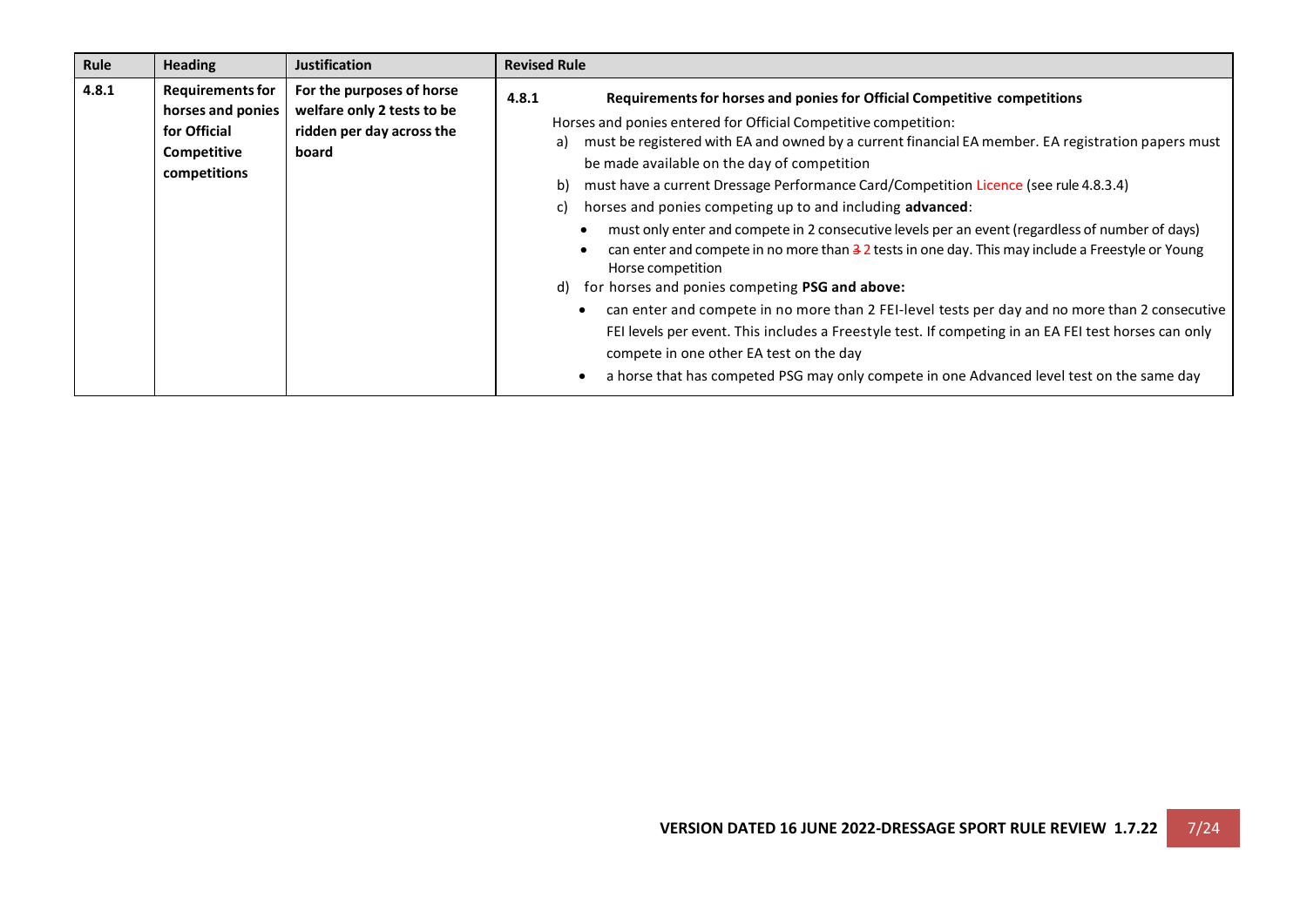### **4.8.3.2 Eligibility of horses, ponies and combinationsfor each level**

**Justification:** To clarify the intent of this ruling which is to provide pathways for High Performance riders on new horses

### **4.8.3.2 Eligibility of horses, ponies and combinationsfor each level**

In Official Competitive competitions the following criteria apply at the closing date of entries (see table below):

| <b>Graded level</b>                                                                                    | <b>Eligibility of Horses and Ponies for each level</b>                                                                                                                                                                                                                 |  |
|--------------------------------------------------------------------------------------------------------|------------------------------------------------------------------------------------------------------------------------------------------------------------------------------------------------------------------------------------------------------------------------|--|
| <b>National Level Competitions</b>                                                                     |                                                                                                                                                                                                                                                                        |  |
| Preliminary/Novice                                                                                     | Horses/ponies with less than 40 upgrading points gained in<br>Elementary and above                                                                                                                                                                                     |  |
| Elementary                                                                                             | Horses/ponies with less than 40 upgrading points gained in Medium<br>and above                                                                                                                                                                                         |  |
| Medium                                                                                                 | Horses/ponies with less than 40 upgrading points gained in<br>Advanced and above                                                                                                                                                                                       |  |
| Advanced                                                                                               | Horses/ponies with less than 30 upgrading points gained in FEI<br>competitions                                                                                                                                                                                         |  |
| Prix St Georges and<br>Intermediate I tests including<br>FEI Young Rider tests                         | Combinations must have achieved 60% or above on 2<br>occasions in Official Advanced competitions to be eligible to compete<br>PSG, Intermediate 1. In the event that the competitions are held at<br>the one event, they must be judged by a different panel of judges |  |
| Intermediate A and B                                                                                   | Combinations must have gained at least 60% in an Official<br>Intermediate I competition to compete in Intermediate A and B or<br>Intermediate II                                                                                                                       |  |
| Intermediate II and EA Grand<br>Prix, including<br>U25 Grand Prix                                      | Combinations must have gained 60% on two occasions in<br>Intermediate A, B or Intermediate II to be eligible to compete Grand<br>Prix and U25 Grand Prix.<br>For GP CDNs held in conjunction with FEI Sanctioned events see Rule<br>4.8.3.i)                           |  |
| FEI National Competitions                                                                              | Under exceptional circumstances, High Performance riders on suitably<br>experienced horses Horses and riders providing proof of previous<br>experience at the FEI level may apply to the EADC to waive<br>qualification scores.                                        |  |
| FEI- sanctioned Competitions - CDI PSG, Inter I, A, B, Intermediate II, GP, CDI U25, CDIY, CDIJ & CDIP |                                                                                                                                                                                                                                                                        |  |

| Within Australia  | Refer to rule 10.4618.3                                                                                                                       |
|-------------------|-----------------------------------------------------------------------------------------------------------------------------------------------|
| Outside Australia | Combinations wishing to represent Australia overseas<br>at FEI sanctioned events outside of Australia refer to<br>rule 10. <del>16</del> 18.2 |

**NOTE:** For new combinations at FEI levels from Prix St Georges to CDN Grand Prix, horses and riders providing proof of previous experience at the FEI level may apply to EADC to waive qualification scores based on evidence provided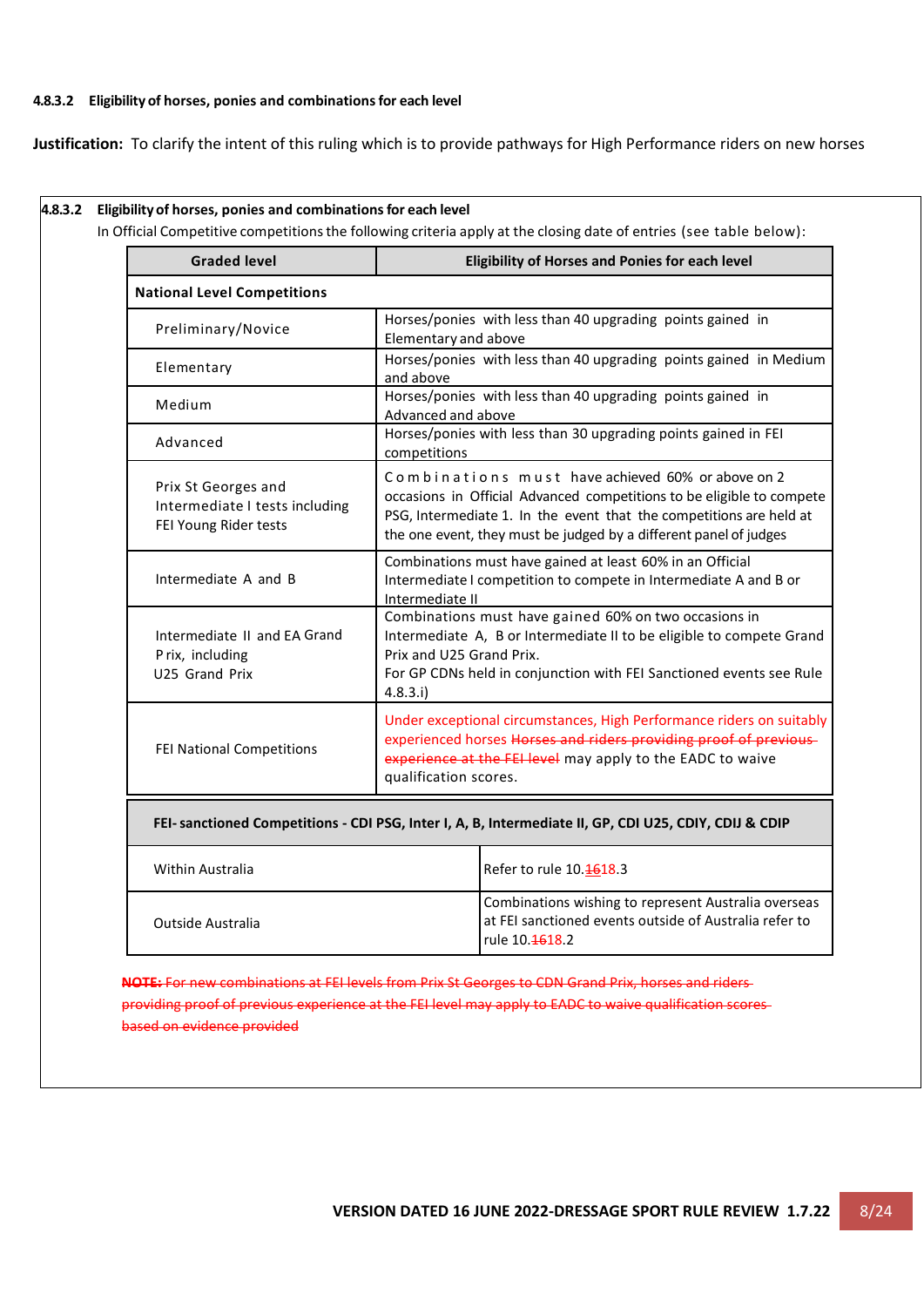| Rule    | <b>Heading</b>                                                   | <b>Justification</b>                                                                          | <b>Revised Rule</b>                                                                                                                                                                                                                                                                                                                                                                                                                                                                                                                                                                                                                                                                                                                                                                                                                                                                                                                                                                                                                |  |
|---------|------------------------------------------------------------------|-----------------------------------------------------------------------------------------------|------------------------------------------------------------------------------------------------------------------------------------------------------------------------------------------------------------------------------------------------------------------------------------------------------------------------------------------------------------------------------------------------------------------------------------------------------------------------------------------------------------------------------------------------------------------------------------------------------------------------------------------------------------------------------------------------------------------------------------------------------------------------------------------------------------------------------------------------------------------------------------------------------------------------------------------------------------------------------------------------------------------------------------|--|
| 4.8.4.1 | <b>Age categories</b><br>used in EA Youth<br><b>Competitions</b> | For the purposes of horse<br>welfare only 2 tests to be<br>ridden per day across the<br>board | 4.8.4.1<br>Age categories used in EA Youth Competitions<br>Junior Rider is eligible to compete from the start of the year they turn 10 (the year<br>a)<br>they turn 8 if riding a pony) to the end of the year they turn 18<br>a Young Rider is eligible to compete in Young Rider competitions from the start of the year<br>b)<br>in which they turn 16 years of age to the end of the year they turn 21<br>a Young Rider or a Junior Rider is eligible to compete in their respective Young Rider<br>C)<br>competitions or Junior competitions and Official competitions on the same horse at the<br>same event but no more than $\frac{3}{2}$ tests per day (refer also to rule 4.8.4)<br>a Junior of the appropriate age may enter and compete in Junior and Young Rider<br>d).<br>competitions at the same event, providing they ride a different horse in each<br>competition<br>all riders may ride in Young Pony competitions from the year they turn 10 and<br>e)<br>Young Horse competitions from the year they turn 12 |  |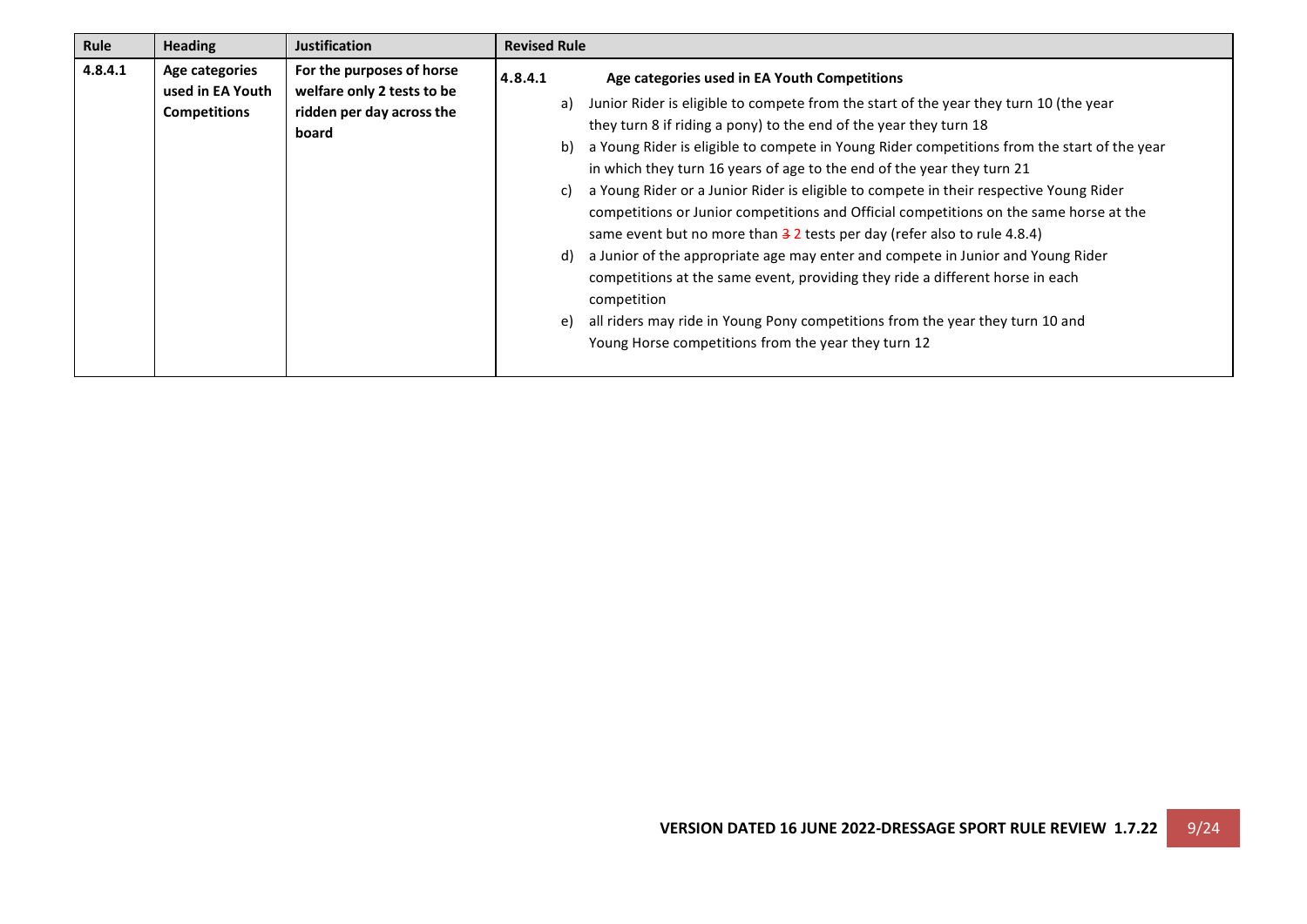| <b>Heading</b>        | <b>Justification</b>            | <b>Revised Rule</b>                                                                                                                                            |
|-----------------------|---------------------------------|----------------------------------------------------------------------------------------------------------------------------------------------------------------|
| <b>Horse</b>          | To enable horse identification  | 4.8.5<br>Horse Identification numbers and Stallion ID at events                                                                                                |
| <b>Identification</b> | numbers to be clearly           | Horse Identification numbers are compulsory for identification purposes and must be used at all times at an                                                    |
| numbers and           |                                 | event so that the horse can be identified by all Officials including Stewards.                                                                                 |
|                       |                                 | two numbers are required to be worn when competing – one on each side of the horse - preferably<br>a)                                                          |
|                       |                                 | attached to both sides of the saddlecloth, or both sides of the bridle and must be clearly legible by the                                                      |
|                       |                                 | judge/s being a minimum of 4cm in height.                                                                                                                      |
|                       |                                 | the Horse Identification Number must also be worn as described whenever the horse is being<br>b)                                                               |
|                       |                                 | ridden/lunged/led/tethered or grazed from the time of their arrival on the grounds until the end of<br>the event                                               |
|                       |                                 | identification numbers shall be in black text, clearly displayed on a white background, the colour of the<br>$\epsilon$                                        |
|                       |                                 | numbers may vary                                                                                                                                               |
|                       |                                 | green stallion identification discs or number holders must be worn by stallions at all times at an event<br>d)                                                 |
|                       |                                 | green stallion identification discs or number holders must be clearly displayed on both sides of the<br>e)                                                     |
|                       |                                 | stallion's head (attached to bridle or halter) or both sides of the saddle cloth on both sides of the<br>breastplate: as per EA Stallion Safe Practices Policy |
|                       |                                 | horse Identification numbers must be worn in addition to stallion discs, either as the green bridle<br>f)                                                      |
|                       |                                 | identification number holder or the green stallion disc identification plus horse ID number                                                                    |
|                       |                                 | Failure to correctly wear Horse Identification Numbers will incur the following:                                                                               |
|                       |                                 | when led, grazed, lunged or ridden on the grounds. An initial verbal warning followed by the issuing of<br>g)                                                  |
|                       |                                 | a Yellow Warning Card for further non-compliance                                                                                                               |
|                       |                                 | if the horse does enter in the competition arena not wearing correct identification numbers, -0.50%<br>h)<br>per judge is deducted                             |
|                       | <b>Stallion ID at</b><br>events | identifiable by judges.                                                                                                                                        |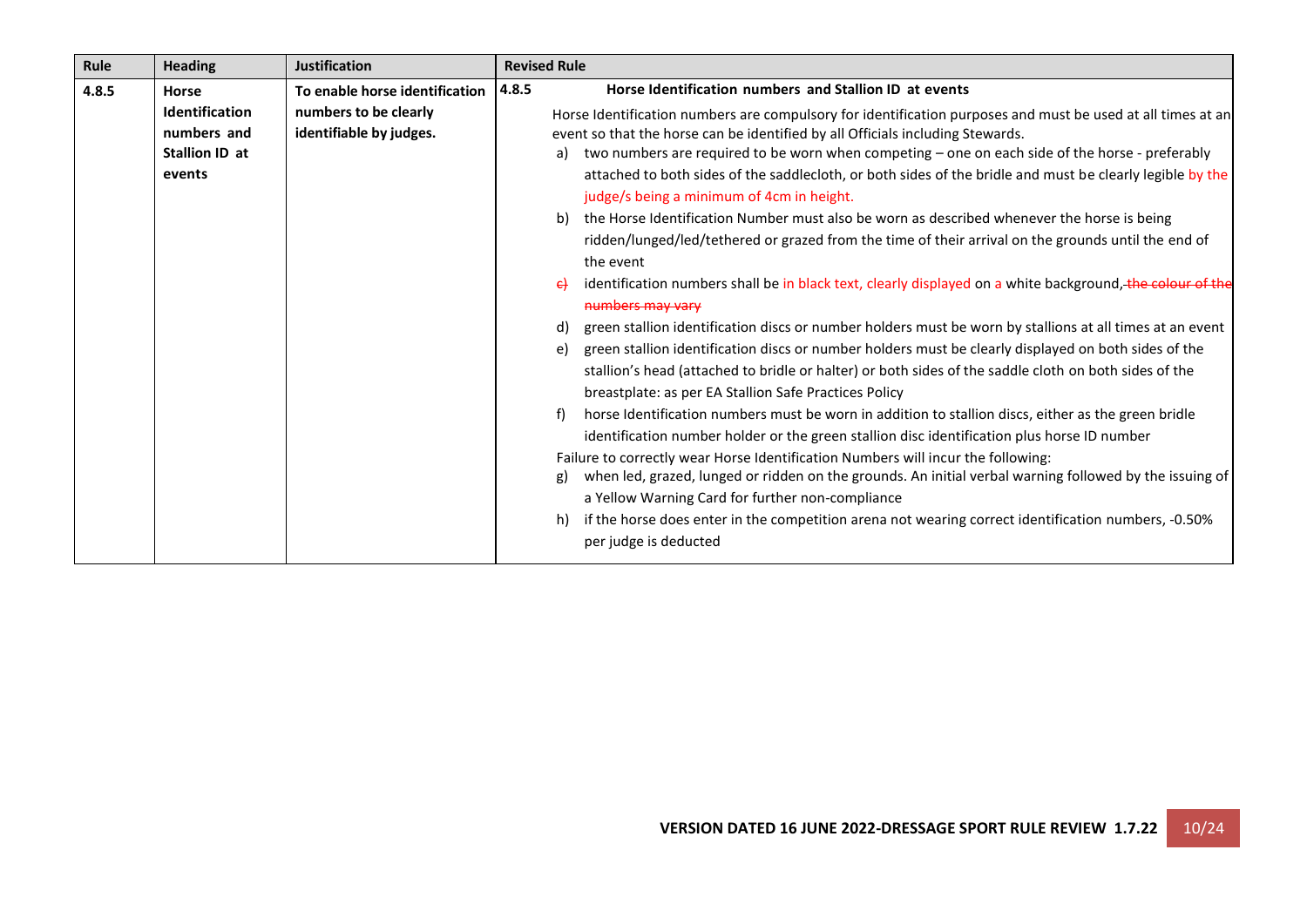| Rule                                   | <b>Heading</b>                                                            | <b>Justification</b>                                                                                                                                                                                           | <b>Revised Rule</b>                                                                                                                                                                                                                                                                                                                                                                                                                                                                                                                                                                                                                                                                                                                                                                                                                                                                                                                                                                                                                                                                    |
|----------------------------------------|---------------------------------------------------------------------------|----------------------------------------------------------------------------------------------------------------------------------------------------------------------------------------------------------------|----------------------------------------------------------------------------------------------------------------------------------------------------------------------------------------------------------------------------------------------------------------------------------------------------------------------------------------------------------------------------------------------------------------------------------------------------------------------------------------------------------------------------------------------------------------------------------------------------------------------------------------------------------------------------------------------------------------------------------------------------------------------------------------------------------------------------------------------------------------------------------------------------------------------------------------------------------------------------------------------------------------------------------------------------------------------------------------|
| 4.11,<br>4.11.1                        | <b>Conditions of</b><br><b>Entry for</b><br>Participation<br>competitions | <b>Issue raised of riders</b><br>competing 2 times in a<br>Participant test, once as<br>Participant level and again as<br>HC, clarify riders cannot<br>complete twice at this level in<br>different categories | 4.11 Conditions of Entry for Participation competitions<br>For riders wishing to compete in Participation level competitions:<br>a) refer to the EA General Regulation for membership requirements<br>b) the minimum age for riders on ponies is from the start of the year in which they turn 8 and on horses from the<br>start of the year in which they turn 10<br>c) one rider per horse is permitted at any event<br>d) please refer to your state authority in relation to state-specific membership requirements<br>e) refer to the EA General Regulations for any horse/pony registration requirements<br>f) there is no restriction on the height of the horse/pony<br>g) if a horse/pony is graded, it may only compete at its graded level or higher, or HC at a lower level<br>h) a horse/pony may only be entered and compete once in each competition<br>4.11.1 General<br>Other items to note for Participation-level competitions:<br>b) competitions are conducted under the rules of EA with some minor exceptions as mentioned in 4.11 (e.g. height<br>or age, etc) |
| 5.4<br>(Board<br>approved<br>16/06/22) | <b>Gaiters</b>                                                            | <b>Removal of duplication</b>                                                                                                                                                                                  | 5.4<br><b>Gaiters</b><br>Riders please note:<br>gaiters may be worn up to and including Advanced (Including YH events) with short coat only<br>a)<br>gaiters may only be worn with approved short boots<br>b)<br>the exposed side of the gaiter must be full grain leather<br>c)<br>the gaiters must match the colour of the boots, which must be black, brown or same colour as the<br>coat<br>ed) Gaiters must be in brown, black or same colour as boots. Decorative or hunting tops are<br>permitted refer to 5.3 f)                                                                                                                                                                                                                                                                                                                                                                                                                                                                                                                                                               |
| 5.11.3                                 | Snaffle bridle                                                            | <b>Clarification on one-eared</b><br>bridles                                                                                                                                                                   | 5.11.3 Snaffle bridle<br>A snaffle bridle is an English-type bridle with a single snaffle-type bit and one set of reins<br>a) a snaffle bridle is compulsory in all tests up to and including Elementary level<br>b) a snaffle bridle is optional at Medium level and above Advanced and all FEI-level competitions<br>c) one-eared bridles are not permitted under penalty of elimination                                                                                                                                                                                                                                                                                                                                                                                                                                                                                                                                                                                                                                                                                             |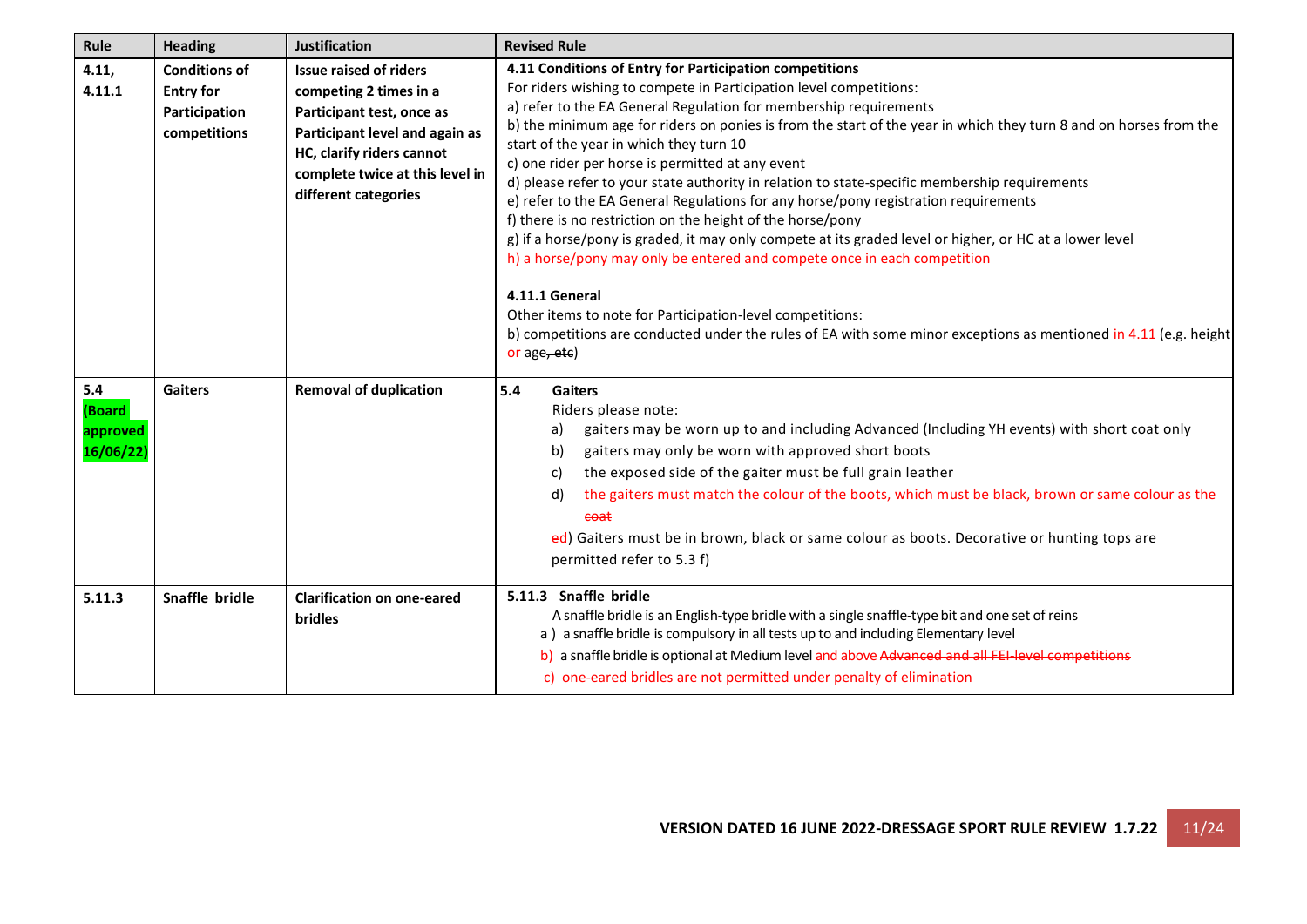| Rule  | <b>Heading</b>                 | <b>Justification</b>                                                                                                                                                                          | <b>Revised Rule</b>                                                                                                                                                                                                                                                                                                                                                                                                                                                                                                                                                                                                                                                                                                                                                                                                                                                                                                                                                                                                                                                                                                                                                                                                                                                                                                                                                                                                                                                                                                                                                                                                    |
|-------|--------------------------------|-----------------------------------------------------------------------------------------------------------------------------------------------------------------------------------------------|------------------------------------------------------------------------------------------------------------------------------------------------------------------------------------------------------------------------------------------------------------------------------------------------------------------------------------------------------------------------------------------------------------------------------------------------------------------------------------------------------------------------------------------------------------------------------------------------------------------------------------------------------------------------------------------------------------------------------------------------------------------------------------------------------------------------------------------------------------------------------------------------------------------------------------------------------------------------------------------------------------------------------------------------------------------------------------------------------------------------------------------------------------------------------------------------------------------------------------------------------------------------------------------------------------------------------------------------------------------------------------------------------------------------------------------------------------------------------------------------------------------------------------------------------------------------------------------------------------------------|
| $5.2$ | <b>Headgear and</b><br>helmets | <b>Introduction of mandatory</b><br>helmet tagging as a safety<br>measure identifying helmets<br>that have been checked as<br>conforming to currently<br>approved helmet safety<br>standards. | <b>Headgear and helmets</b><br>In relation to helmets and other headwear:<br>any person mounted on a horse must wear an approved safety helmet with the retaining harness<br>a)<br>secured and fastened. Failure to have the harness fastened will entail elimination.<br>Protective headgear must conform with one of the current approved safety standards outlined below. The<br>EA General Regulations at rule 122.2 prescribe the current standards. It is the responsibility of the rider to<br>ensure they are using a current standard safety helmet.<br>current Australian standard AS/NZS 3838 (2006 onwards) provided they are SAI Global marked<br>b)<br>new Australian standard ARB HS 2012 provided they are SAI Global marked<br>C)<br>current American standards ASTM F1163 (2004a or 04a onwards) provided they are SEI marked, or<br>d)<br><b>SNELL E2001</b><br>current British standard PAS 015 (1998 or 2011) provided they are BSI Kitemarked<br>e)<br>interim European Standard VG1 (01.040: 2014-12) with or without BSI Kitemark<br>f)<br>black or may be same colour as coat, a reflective strip (not to entire helmet) permitted<br>g)<br>SAI GLOBAL<br><b>BSI Kitemarked</b><br>SAI Global marked<br>SEI marked<br>(h) All helmets are required to be tagged with a current visible EA 'Helmet Tag' (effective 1 July 2022)<br>indicating they meet the current approved safety standards. Failure to have helmet appropriately tagged<br>may entail a recorded warning.<br>5.2.1 All headgear should be secured when competing. However, if a rider's hat comes off during the test the C |
|       |                                |                                                                                                                                                                                               | Judge must stop the test, so the rider can retrieve and replace the hat. The rider can have outside-<br>assistance to retrieve the hat. Once the hat has been replaced the test and judging recommences from<br>where it was stopped.<br>Any type of camera may not be attached to a helmet or anywhere on the rider, saddlery or horse.<br>5.2.21                                                                                                                                                                                                                                                                                                                                                                                                                                                                                                                                                                                                                                                                                                                                                                                                                                                                                                                                                                                                                                                                                                                                                                                                                                                                     |
|       |                                |                                                                                                                                                                                               |                                                                                                                                                                                                                                                                                                                                                                                                                                                                                                                                                                                                                                                                                                                                                                                                                                                                                                                                                                                                                                                                                                                                                                                                                                                                                                                                                                                                                                                                                                                                                                                                                        |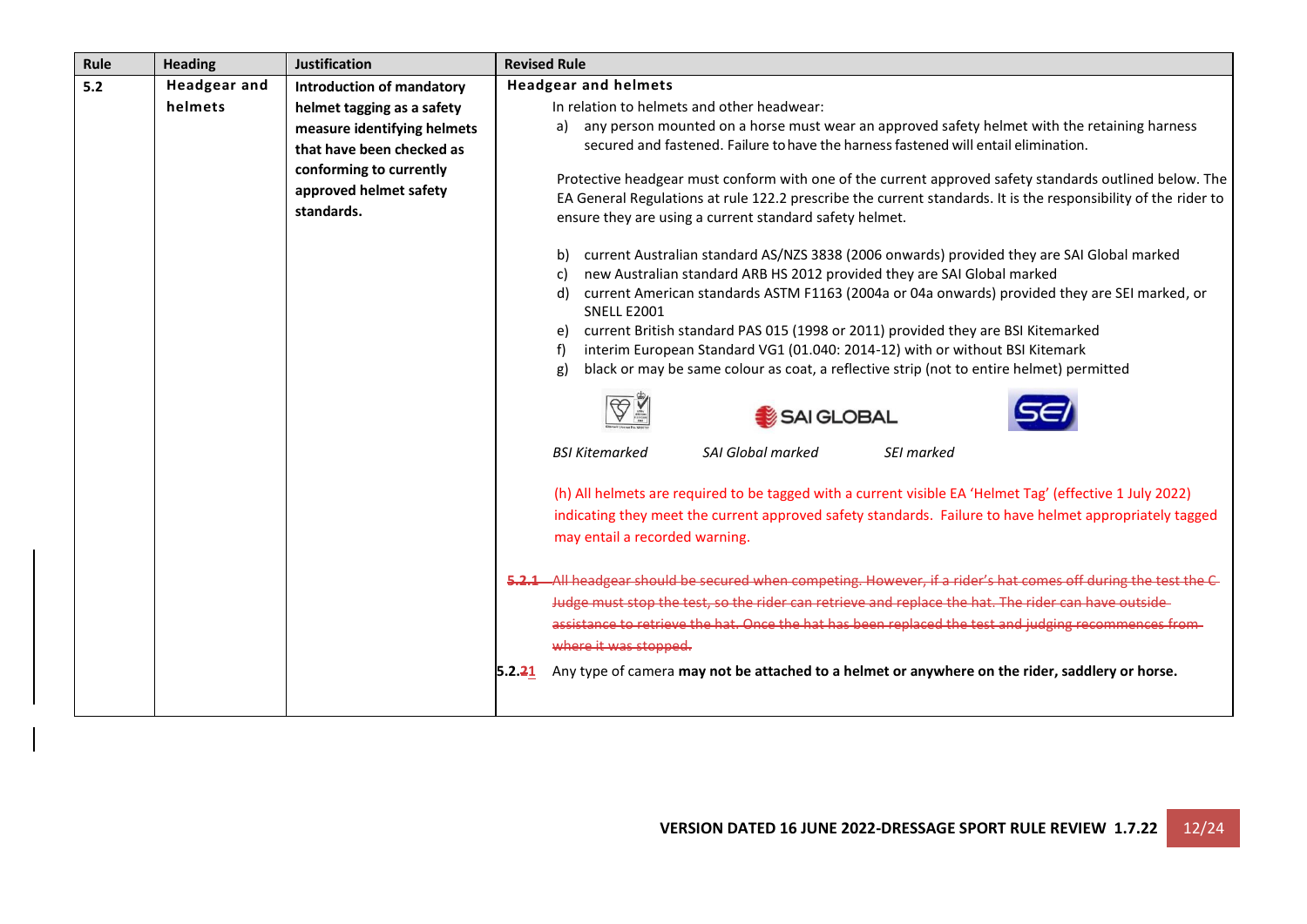| Rule                                        | <b>Heading</b>          | <b>Justification</b>                                   | <b>Revised Rule</b>                                                                                                                                                                                                                                                                                                                                                                                                                                                                                                                                                                                                                                                                                                                                                                                                                                                                                                                                                                                                                                                                                                                                                                                                                                                   |
|---------------------------------------------|-------------------------|--------------------------------------------------------|-----------------------------------------------------------------------------------------------------------------------------------------------------------------------------------------------------------------------------------------------------------------------------------------------------------------------------------------------------------------------------------------------------------------------------------------------------------------------------------------------------------------------------------------------------------------------------------------------------------------------------------------------------------------------------------------------------------------------------------------------------------------------------------------------------------------------------------------------------------------------------------------------------------------------------------------------------------------------------------------------------------------------------------------------------------------------------------------------------------------------------------------------------------------------------------------------------------------------------------------------------------------------|
| 6.1.1                                       | <b>Ground Jury</b>      | Correction of typo                                     | The Ground Jury is responsible for:<br>6.1.1<br>a) the technical judging of all individual and team competitions<br>b) the allocation and verification of final placings in a competition<br>c) settling all technical problems that may arise during the course of the event that come under their<br>jurisdiction within the field of play - ref dot points d) and e) below.<br>d) referring any written protests received for 'Horse Abuse' to the OC (refer 1.3.1 and 5.1)                                                                                                                                                                                                                                                                                                                                                                                                                                                                                                                                                                                                                                                                                                                                                                                        |
| 6.2<br><b>Board</b><br>approved<br>16/06/22 | <b>Appeal Committee</b> | FEI Article 438 no longer<br>applies Appeal Committees | <b>Appeal Committee</b><br>6.2<br>An Appeal Committee consists of a president and 2 to 4 other persons and must be appointed for<br>Australian and State Championships. It is responsible for:<br>dealing with protests referred to it<br>a)<br>dealing with appeals against decisions of the Ground Jury<br>b)<br>dealing with all cases of infringements of any rules for which the Ground Jury is not responsible<br>c)<br>inviting any person deemed necessary to help them reach a decision<br>d)<br>at least one judge from the competition in which the incident occurred must be consulted<br>e)<br>The following may not serve as a member of the Appeal Committee:<br>owners of horses entered in the competition pertaining to the protest<br>f)<br>judges of the competition pertaining to the protest<br>g)<br>coaches of competitors entered in the event<br>h)<br>i)<br>competitors entered in the event<br>close relatives of those listed above<br>j)<br>k)<br>Chefs d'Equipe or other officials of teams entered in the event<br>the Technical Delegate<br>any person with a conflict of interest<br>m)<br>The decision of the Appeal Committee is final. Refer also to EA General Regulations Articles 150 and 160.<br>and FEI Article (rule) 438. |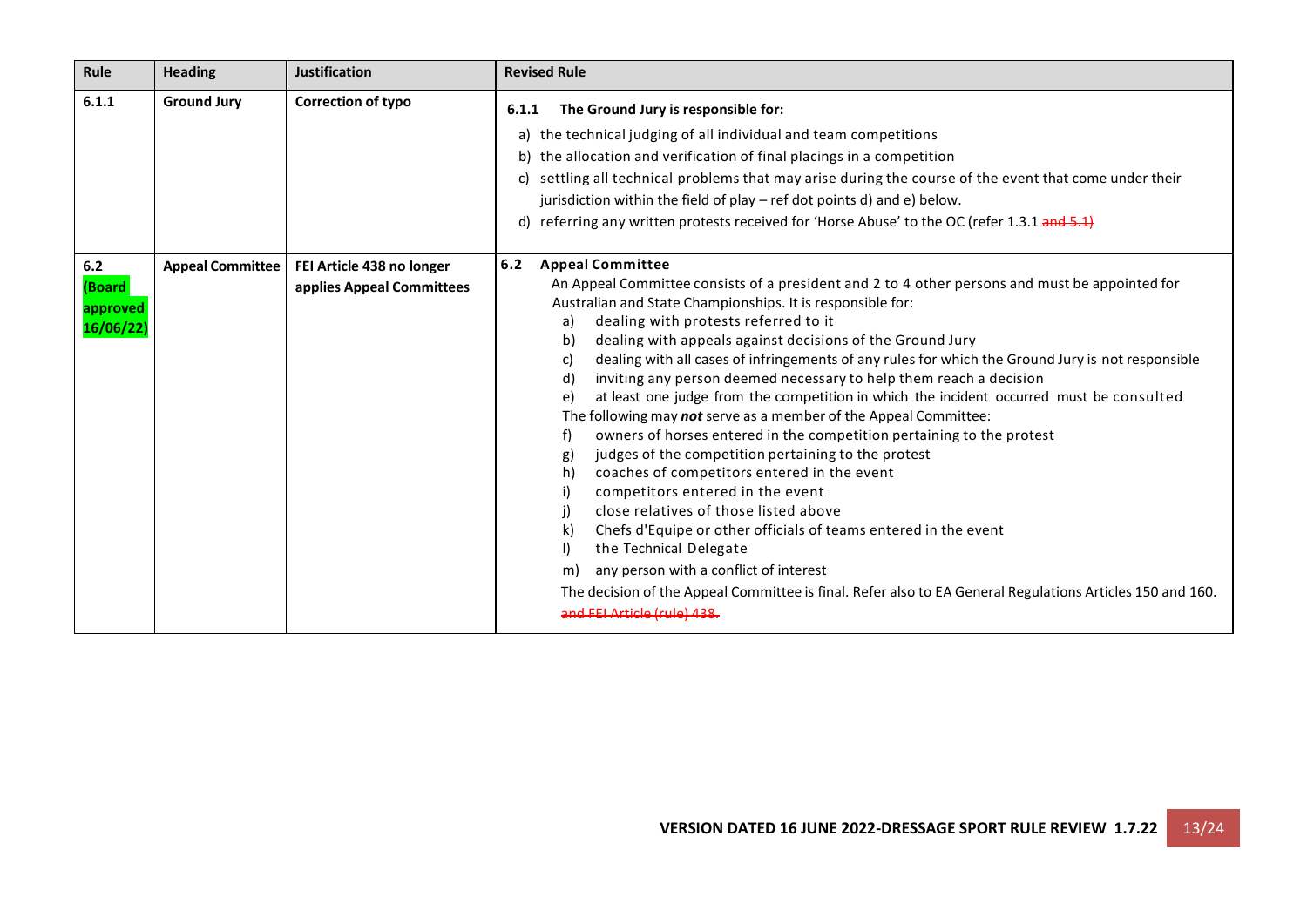| Rule | <b>Heading</b>                                              | <b>Justification</b>                                                                                                            | <b>Revised Rule</b>                                                                                                                                                                                                                                                                                                                                                                                                                                                                                                                                                                                                                                                                                                                                                                                                                                                |
|------|-------------------------------------------------------------|---------------------------------------------------------------------------------------------------------------------------------|--------------------------------------------------------------------------------------------------------------------------------------------------------------------------------------------------------------------------------------------------------------------------------------------------------------------------------------------------------------------------------------------------------------------------------------------------------------------------------------------------------------------------------------------------------------------------------------------------------------------------------------------------------------------------------------------------------------------------------------------------------------------------------------------------------------------------------------------------------------------|
| 7.7  | <b>Unmarked</b><br>movement                                 | Reduce confusion about what 7.7<br>should be done if mark is<br>missing or omitted in either<br><b>EA National or FEI tests</b> | <b>Unmarked movement</b><br>a) the mark allotted should be the average of the collective marks at the end. In relation to the FEI-<br>tests where there is only one collective mark the average of the body of the test, excluding the<br>collective, should be made<br>for both EA and FEI tests $-$ if a mark has not been recorded and the judge cannot recall the<br>b)<br>movement, or cannot be found, or if a rider omits a movement and the Judge at C doesn't notice<br>and the rider and has left the arena, if a rider omits/forgets a movement and the Judge at C-<br>doesn't notice (i.e. at the end of the test there is a mark missing and the rider has left the arena) a<br>mark equal to the average for the whole test (excluding collectives) is given, with no error of<br>course, as the judge would have been responsible for stopping them |
| 8.1  | Entry, salute and<br>timing                                 | <b>Correction of error in</b><br>recording of technical fault<br>deduction                                                      | 8.1<br>Entry, salute and timing<br>k) if the test is clearly shorter or longer than the stipulated time limit on the test sheet, a technical fault of<br>0.5% deduction from each judge will be incurred, from the total artistic marks. For FEI freestyles -0.5%<br>from the total artistic percentage                                                                                                                                                                                                                                                                                                                                                                                                                                                                                                                                                            |
| 9.1  | <b>SECTION 9</b><br>YOUNG HORSE<br>and YOUNG<br><b>PONY</b> | <b>Correction of error in</b><br>recording of technical fault<br>deduction                                                      | 9.1<br><b>General conditions</b><br>t) if a horse leaves the arena with all four feet during a 4-year-old state qualifying competition this will not entail<br>elimination but will incur a technical fault of 0.5% to be deducted before the score is divided by 5. This rule does<br>not apply to the Australian YH Championships<br>u) Errors of Course and technical faults (see Annex E) to be subtracted once score has been converted to a percentage<br>score:<br>1st error - 0.5 percentage point<br>$\bullet$<br>2nd error $-1.0$ percentage point<br>3rd error - Elimination<br>$\bullet$<br>0.5% to be deducted per other error for each technical fault                                                                                                                                                                                               |
| 9.2  | <b>Conduct of</b><br>qualifying events                      | <b>Correction of Typo</b>                                                                                                       | Conduct of qualifying events<br>9.2<br>In the case of holding qualifying events:<br>callers are permitted for 4,5 and 6 year old competitions<br>b) the age of horses is taken from the 1st August (see rule 4.8.4)                                                                                                                                                                                                                                                                                                                                                                                                                                                                                                                                                                                                                                                |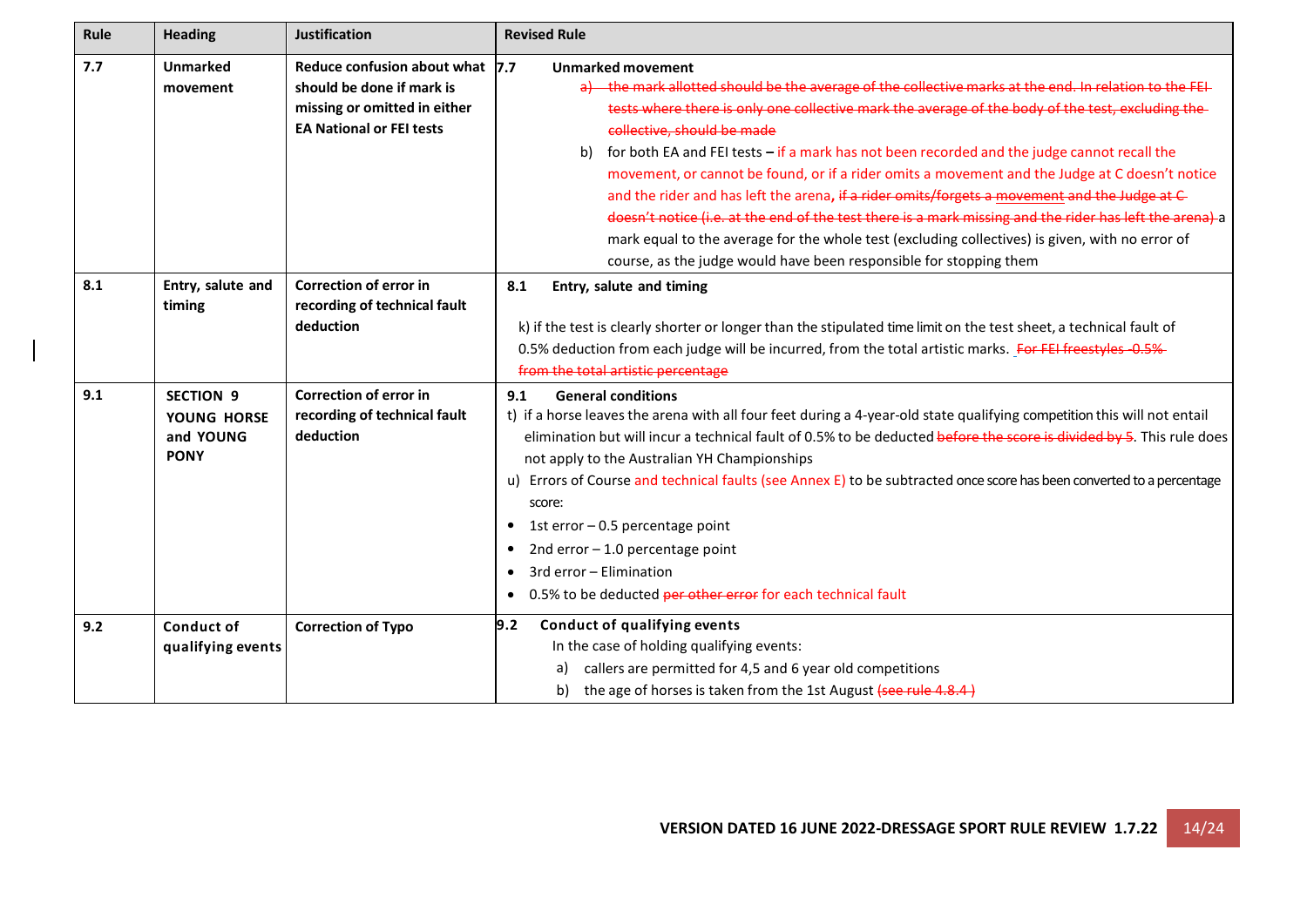| Rule | <b>Heading</b>                                                                      | <b>Justification</b>                                                                                                                                                                                                              | <b>Revised Rule</b>                                                                                                                                                                                                                                                                                                                                                                                                                                                                                                                                                                                                                                                                                                                                                                                                                                                                                                                                                                                                                                                                                                                                                                                                                                                                                                                                                                                                                                                                                                                                                                                                                                                                                                                                                                                                                                                                                                                                                                                                                                                                                                                                                                                                                                                                                                                                                                                                                                 |
|------|-------------------------------------------------------------------------------------|-----------------------------------------------------------------------------------------------------------------------------------------------------------------------------------------------------------------------------------|-----------------------------------------------------------------------------------------------------------------------------------------------------------------------------------------------------------------------------------------------------------------------------------------------------------------------------------------------------------------------------------------------------------------------------------------------------------------------------------------------------------------------------------------------------------------------------------------------------------------------------------------------------------------------------------------------------------------------------------------------------------------------------------------------------------------------------------------------------------------------------------------------------------------------------------------------------------------------------------------------------------------------------------------------------------------------------------------------------------------------------------------------------------------------------------------------------------------------------------------------------------------------------------------------------------------------------------------------------------------------------------------------------------------------------------------------------------------------------------------------------------------------------------------------------------------------------------------------------------------------------------------------------------------------------------------------------------------------------------------------------------------------------------------------------------------------------------------------------------------------------------------------------------------------------------------------------------------------------------------------------------------------------------------------------------------------------------------------------------------------------------------------------------------------------------------------------------------------------------------------------------------------------------------------------------------------------------------------------------------------------------------------------------------------------------------------------|
| 9.6  | <b>Selection of</b><br><b>Young Horses to</b><br>represent<br>Australia<br>overseas | This rule no longer applies as<br>the FEI has changed their<br>guidelines and Federations<br>are now only allowed one<br>representative for each age<br>group, not two. There will no<br>longer be an automatic<br>qualification. | 9.6<br>Selection of Young Horses to represent Australia overseas<br>The EA National Dressage Selectors will select the Australian representatives for the FEI World Breeding<br>Championships for Young Dressage Horses based on merit and with reference to any EA Selection Policy and<br>in addition to the rules of the FEI/World Breeding Federation for Sport Horses. In particular, horses must be<br>registered with a stud book recognised by the WBFSH.<br>For five and six year old young horses to be considered for endorsement to the FEI World Breeding<br>Championships for Young Dressage Horses they must have a minimum of 2 performances of at least 80% in<br>an official young horse competition with at least 7.5 for each pace.<br>For seven year old young horses to be considered for endorsement they must have a minimum of 2<br>performances of at least 70%, a minimum of one performance is required in an official young horse<br>competition, and one performance may be from an official competitive Prix St-Georges.<br>for Australian based horses, at least one of these scores must be achieved in the second round of the<br>a)<br>Australian Young Dressage Horse Championships<br>for young horses not domiciled in Australia, performances must be from official Young Horse qualifiers<br>b)<br>with preference given to shows using the FEI tests for 5, 6 & 7 year old's. If submitting performances<br>using national tests the onus is on the applicant to provide proof that the level of the national test<br>used for qualifying scores is equivalent to the level of the FEI tests for 5, 6 & 7 year old's<br>Competition results, including a link to the results section of the event website and the judging sheets<br>(complete with date, venue and names & signatures of judges) must be forwarded to the EA National Office<br>as proof of performances.<br>If selected to represent Australia horses and riders are required to be FEI registered and hold a valid FEI<br>Passport or FEI Recognition Card.<br>Providing they fulfil the scoring criteria, the winners of the Five Year Old Championship and Six Year Old-<br>Championship at the AYDHC will be automatically offered a place in the FEI World Breeding Championships-<br>for Young Dressage Horses. This offer is also conditional on the horses achieving at least one (1) more-<br>qualifying performance as per 5.6. |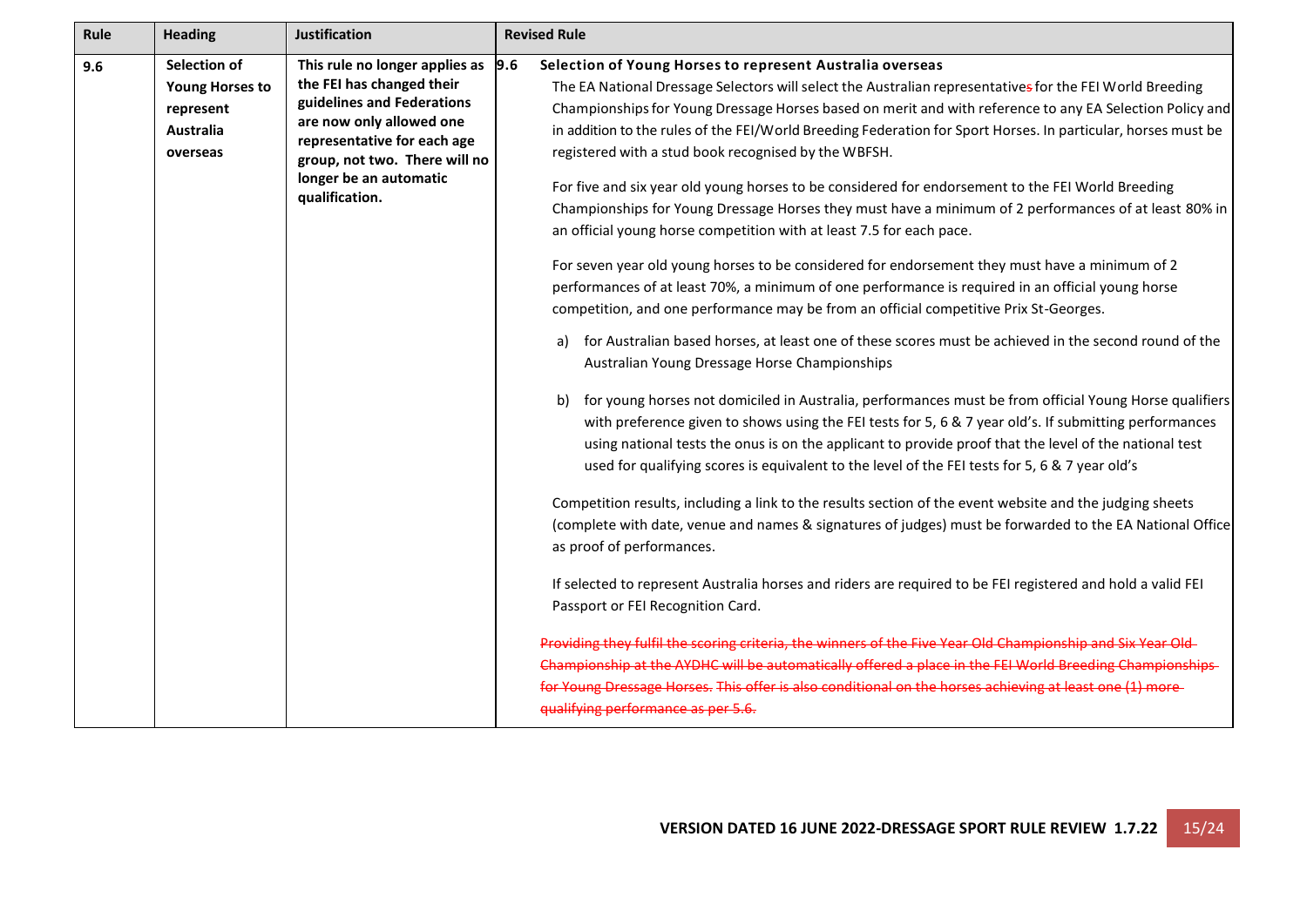| Rule                                           | <b>Heading</b>                                         | <b>Justification</b>                                                                                               | <b>Revised Rule</b>                                                                                                     |                                                                                                                                                                                                                                                                                                                                                                                                                                                                                                                                                                                                                                                                                                                                                                                                                                                                                                                                                                                                                                                                                                                           |
|------------------------------------------------|--------------------------------------------------------|--------------------------------------------------------------------------------------------------------------------|-------------------------------------------------------------------------------------------------------------------------|---------------------------------------------------------------------------------------------------------------------------------------------------------------------------------------------------------------------------------------------------------------------------------------------------------------------------------------------------------------------------------------------------------------------------------------------------------------------------------------------------------------------------------------------------------------------------------------------------------------------------------------------------------------------------------------------------------------------------------------------------------------------------------------------------------------------------------------------------------------------------------------------------------------------------------------------------------------------------------------------------------------------------------------------------------------------------------------------------------------------------|
| 10.10<br><b>Board</b><br>approved<br>16/06/22) | <b>Horse inspections</b><br>and swabbing               | No longer included in FEI<br><b>Dressage Rules</b>                                                                 | 10.10 Horse inspections and swabbing<br>a) -<br>b)<br>C)<br>inspection                                                  | In relation to horse inspections and swabbing the following applies:<br>all horse inspections will be conducted in accordance with Article 1011 of the Veterinary Regulations<br>and Annex 1 of the FEI Dressage Rule Book<br>horse inspections will be held for Grand Prix horses at Australian Championships<br>h orses in the Australian finals of International competitions will also be required to undergo horse<br>d) random swabbing must be conducted in accordance with the EA National Medication Control Policy<br>three swabs, at least, must be taken at national events                                                                                                                                                                                                                                                                                                                                                                                                                                                                                                                                   |
| 10.13.1                                        | <b>Other Australian</b><br><b>Championships</b>        | Correct typo for item (m) to<br>reference Section 10.13.1.1<br>(Qualifying Scores) instead of<br>Section 10.11.1.1 | 10.13<br>10.13.1<br>a)                                                                                                  | <b>Other Australian Championships</b><br>Australian Youth Dressage Championships 8-21 years<br>qualifying performances are contained in rule 10.11.1.1 10.13.1.1                                                                                                                                                                                                                                                                                                                                                                                                                                                                                                                                                                                                                                                                                                                                                                                                                                                                                                                                                          |
| 10.15                                          | <b>State Youth</b><br><b>Dressage</b><br>Championships | Correct typo for item (j) to<br>reference Section 10.15.1<br>instead of Section 8.13.1                             | 10.15<br>a)<br>c)<br>d)<br>e)<br>on the Ground Jury<br>g)<br>h)<br>exam is scheduled<br>i)<br>i)<br>competitions.<br>k) | <b>State Youth Dressage Championships</b><br>State Young Riders Dressage Championships are in principle to be conducted using the same rules as the<br>Australian championships with the following exceptions:<br>qualifying performances to be determined by the SDA<br>b) judges must be at least D level<br>a minimum of 2 accredited judges is required for each EA competition<br>a minimum of 3 judges is required for FEI competitions<br>a minimum of 2 interstate (from different states) or overseas A or B level accredited judges must be<br>the competitors' state of origin must be included in the programme and draw<br>all horses and/ponies must hold current EA registration<br>the highest level test at each level is not compulsory but must be used if an EA Judges' practical<br>competitions may be run in divisions<br>see 8.13.1 10.15.1 for additional notes on qualifying scores for State and National Interschool<br>A Chief Steward must be appointed from the current FEI accredited or National Stewards list. (See<br>4.1 for role) See rule 7.9 for payment of out of pocket expenses |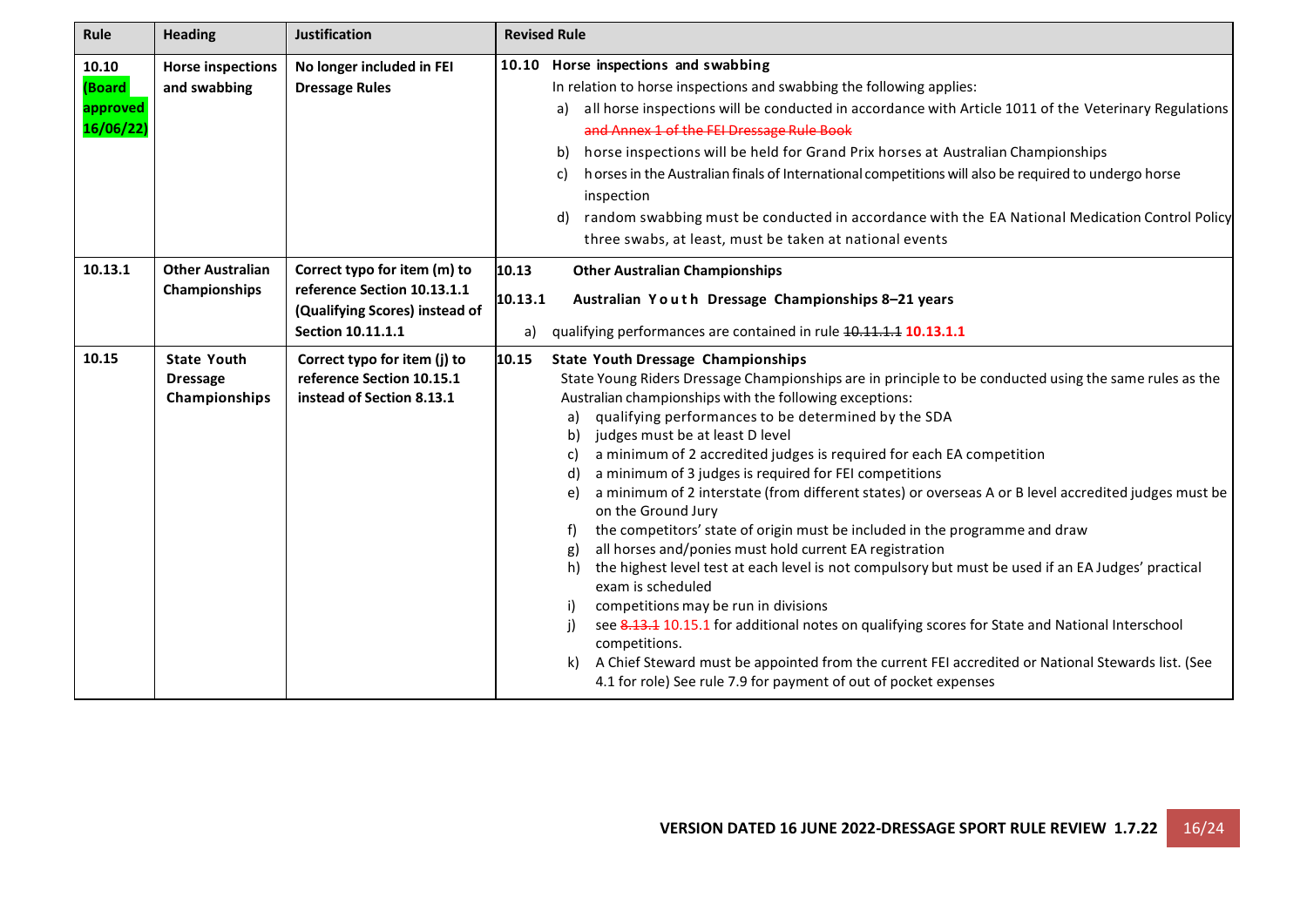| Rule                                       | <b>Heading</b>                                   | <b>Justification</b>                                                                                                         | <b>Revised Rule</b>                                                                                                                                                                                                                                                                                                                                                                                                                                                                                                                                                                                                                                                                                                                                                                                                                                                                                                                                                                                                                                                                                                                                                                                                                                                                                                                                                                                                                                                                                                                                                                                                                                                                                                  |
|--------------------------------------------|--------------------------------------------------|------------------------------------------------------------------------------------------------------------------------------|----------------------------------------------------------------------------------------------------------------------------------------------------------------------------------------------------------------------------------------------------------------------------------------------------------------------------------------------------------------------------------------------------------------------------------------------------------------------------------------------------------------------------------------------------------------------------------------------------------------------------------------------------------------------------------------------------------------------------------------------------------------------------------------------------------------------------------------------------------------------------------------------------------------------------------------------------------------------------------------------------------------------------------------------------------------------------------------------------------------------------------------------------------------------------------------------------------------------------------------------------------------------------------------------------------------------------------------------------------------------------------------------------------------------------------------------------------------------------------------------------------------------------------------------------------------------------------------------------------------------------------------------------------------------------------------------------------------------|
| 10.18.2<br>(Board<br>approved<br>10/05/22) | <b>Qualification for</b><br><b>CDIs Overseas</b> | To bring qualifications for CDIs<br>Overseas in line with the rule<br>changes in rule 10.18.3 a) and<br>d) in the rule below | 10.18.2 Qualification for CDIs Overseas<br>to gain support from EA in requesting entries for competitions at CDIs overseas, combinations are<br>a)<br>required to produce proof of gaining a minimum of 6364% in at least two one competitions (at the<br>level you wish to enter) in national Official Competitive competitions (in Australia or overseas) within<br>the 12 months prior to the closing date of entries<br>the German Short Grand Prix Test (S10) is acceptable as a qualification for the above process.<br>b)<br>to gain endorsement for CDI5* events, combinations are required to produce proof of gaining at least<br>C)<br>66% (in the Grand Prix) at two CDI competitions<br>for U25, Young Riders, Juniors or Ponies to gain support from EA to compete at CDIs overseas<br>d)<br>combinations are required to produce proof of recently gaining at least 60% or better in two national<br>competitions (in Australia or overseas) at the level they wish to compete in at the CDI<br>In exceptional circumstances where a combination is required to compete at a CDI in order to obtain<br>e)<br>an MER for WEG or Olympic Games, the EADC, in consultation with the Selectors, has the discretion to<br>waive the above. the Selectors have discretion to waive the above. Any such decisions being considered<br>are to be discussed with the Chair of the EADC<br>CDIO team standards:<br>f)<br>EADC encourages participation in Nations Cup events at CDIOs. However, the performances need<br>to be of an acceptable standard as follows:<br>GP: 66% at a CDI in previous 12 months<br>➤<br>Small Tour: 65% in a CDI in previous 12 months (applies to Wellington Florida CDIO)<br>➤ |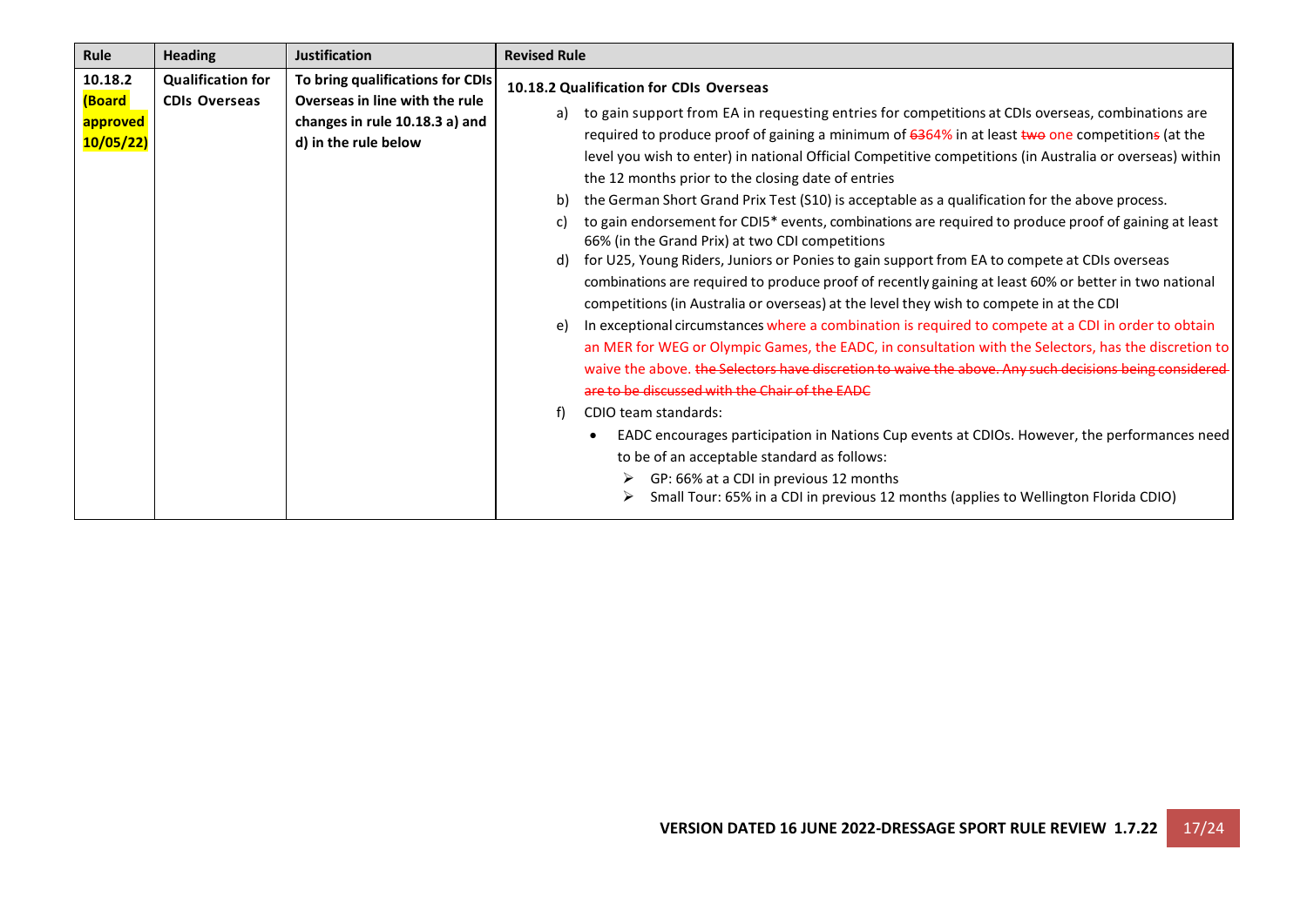| Rule    | <b>Heading</b>                                         | <b>Justification</b>                                                                                                                                                                                                                                                                                                                                                                                         | <b>Revised Rule</b>                                                                                                                                                                                                                                                                                                                                                                                                                                                                                                                                                                                                                                                                                                                                                                                                                                                                                                                                                                                                                                                                                                                                                                                                                                                                            |
|---------|--------------------------------------------------------|--------------------------------------------------------------------------------------------------------------------------------------------------------------------------------------------------------------------------------------------------------------------------------------------------------------------------------------------------------------------------------------------------------------|------------------------------------------------------------------------------------------------------------------------------------------------------------------------------------------------------------------------------------------------------------------------------------------------------------------------------------------------------------------------------------------------------------------------------------------------------------------------------------------------------------------------------------------------------------------------------------------------------------------------------------------------------------------------------------------------------------------------------------------------------------------------------------------------------------------------------------------------------------------------------------------------------------------------------------------------------------------------------------------------------------------------------------------------------------------------------------------------------------------------------------------------------------------------------------------------------------------------------------------------------------------------------------------------|
| 10.18.3 | <b>Qualification for</b><br><b>CDI's in Australial</b> | To clarify the intent for the<br>ruling which is to provide for<br><b>High Performance riders who</b><br>may have imported horses<br>and wish to gain MERs for<br><b>WRG/Olympic Games. By</b><br>raising the qualifying score to<br>64% and only requiring one<br>qualifying score for CDIs, we<br>are hoping to maintain a<br>standard of performance,<br>whilst catering for a range of<br>circumstances. | 10.18.3 Qualification for CDIs in Australia<br>to be eligible for CDI/CDIW competitions in Australia combinations are required to produce proof of<br>a)<br>gaining a minimum of 63 64% in at least two one competitions (at the level you wish to enter) in national<br>Official Competitive competitions (in Australia or overseas) within the 12 months prior to the closing<br>date of entries<br>CDI-U25 competitions combinations are required to produce proof of gaining 60% in two Intermediate<br>b)<br>A or Intermediate B or Intermediate II or Grand Prix tests in national Official Competitive competitions<br>within the 12 months prior to the closing date of entries<br>CDI-Y, CDI-J and CDI-P combinations are required to produce proof of gaining 60% at level in national<br>C)<br>Official Competitive competitions within the 12 months prior to close of entries (see 4.8.3 for levels)<br>d) in exceptional circumstances where a combination is required to compete at a CDI in order to obtain<br>an MER for WEG or Olympic Games, the EADC, in consultation with the Selectors, has the discretion to<br>waive the above. the Selectors have discretion to waive the above. Any such decision being considered<br>are to be discussed with the Chair of the EADC |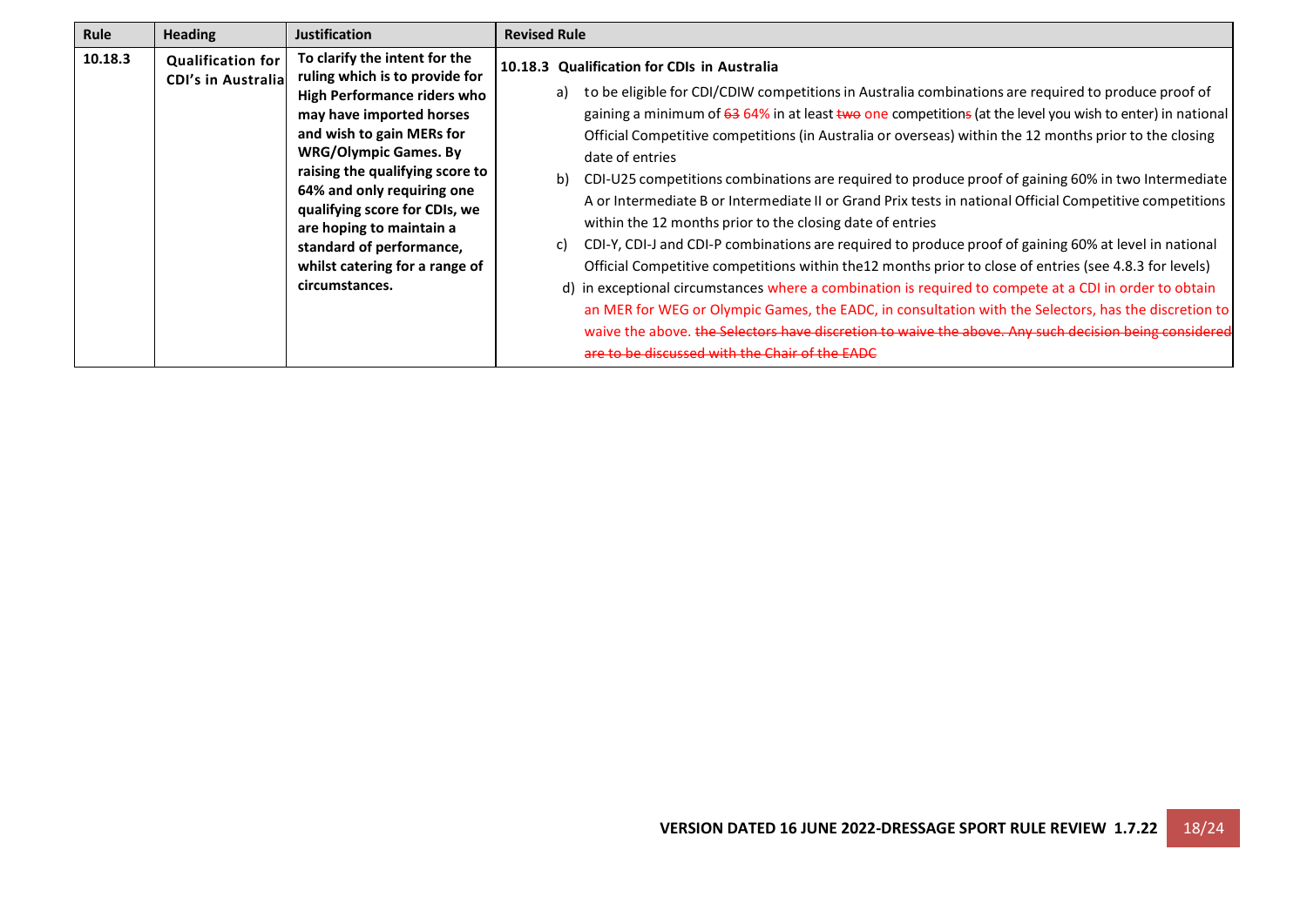| Rule      | <b>Heading</b>           | <b>Justification</b>                                                              | <b>Revised Rule</b>                                                                                                                                                                                                                                                                                                                                                                                                                                                                                                                                                                                                                                                                                                                                                                                                                                                                                                                                                                                                                                                                                                                                                                                                                                                                                                                                                                                 |  |
|-----------|--------------------------|-----------------------------------------------------------------------------------|-----------------------------------------------------------------------------------------------------------------------------------------------------------------------------------------------------------------------------------------------------------------------------------------------------------------------------------------------------------------------------------------------------------------------------------------------------------------------------------------------------------------------------------------------------------------------------------------------------------------------------------------------------------------------------------------------------------------------------------------------------------------------------------------------------------------------------------------------------------------------------------------------------------------------------------------------------------------------------------------------------------------------------------------------------------------------------------------------------------------------------------------------------------------------------------------------------------------------------------------------------------------------------------------------------------------------------------------------------------------------------------------------------|--|
| 11.5.2.1. | <b>Sharing of horses</b> | Incorrect placement of rule,<br>amended, removed from rule<br>$below - 11.15.3.1$ | 11.5.2.1. Sharing of horses<br>where horses are shared by one rider from the lower Grades I, II and III and one rider from the higher<br>C)<br>Grades IV and V the following applies<br>on competition days, if the lower grade rider competes first, then 30 minutes schooling by a<br>trainer/coach/groom/other rider will be permitted prior to the test. For the higher-grade rider,<br>this is considered to be the 30 minutes schooling by the rider and therefore no further allocation<br>of time will be permitted. This is on the grounds of horse welfare<br>on competition days where the higher grade rider competes first, this is considered to be the 30<br>minutes schooling (by a trainer/coach/groom) permitted for the lower grade rider and therefore<br>no further allocation of time will be permitted for the lower grade rider. This is on the grounds of<br>horse welfare<br>on non-competition days, the horse may be ridden by both riders, but no time will be allocated<br>for the horse to be schooled by a trainer/coach/groom (i.e. the 30 minutes). It is considered that<br>the higher grade rider is schooling the horse for the lower grade rider<br>Sharing between a PE and non-PE athlete at an event is prohibited.<br>11.15.3.1 Sharing of horses<br>d) sharing is only permitted between 2 PE athletes within Grades and sharing between a PE and non-PE |  |
| 11.15.3.1 | <b>Sharing of horses</b> | Incorrect placement of rule,<br>amended in rule above                             | -athlete at an event is prohibited.                                                                                                                                                                                                                                                                                                                                                                                                                                                                                                                                                                                                                                                                                                                                                                                                                                                                                                                                                                                                                                                                                                                                                                                                                                                                                                                                                                 |  |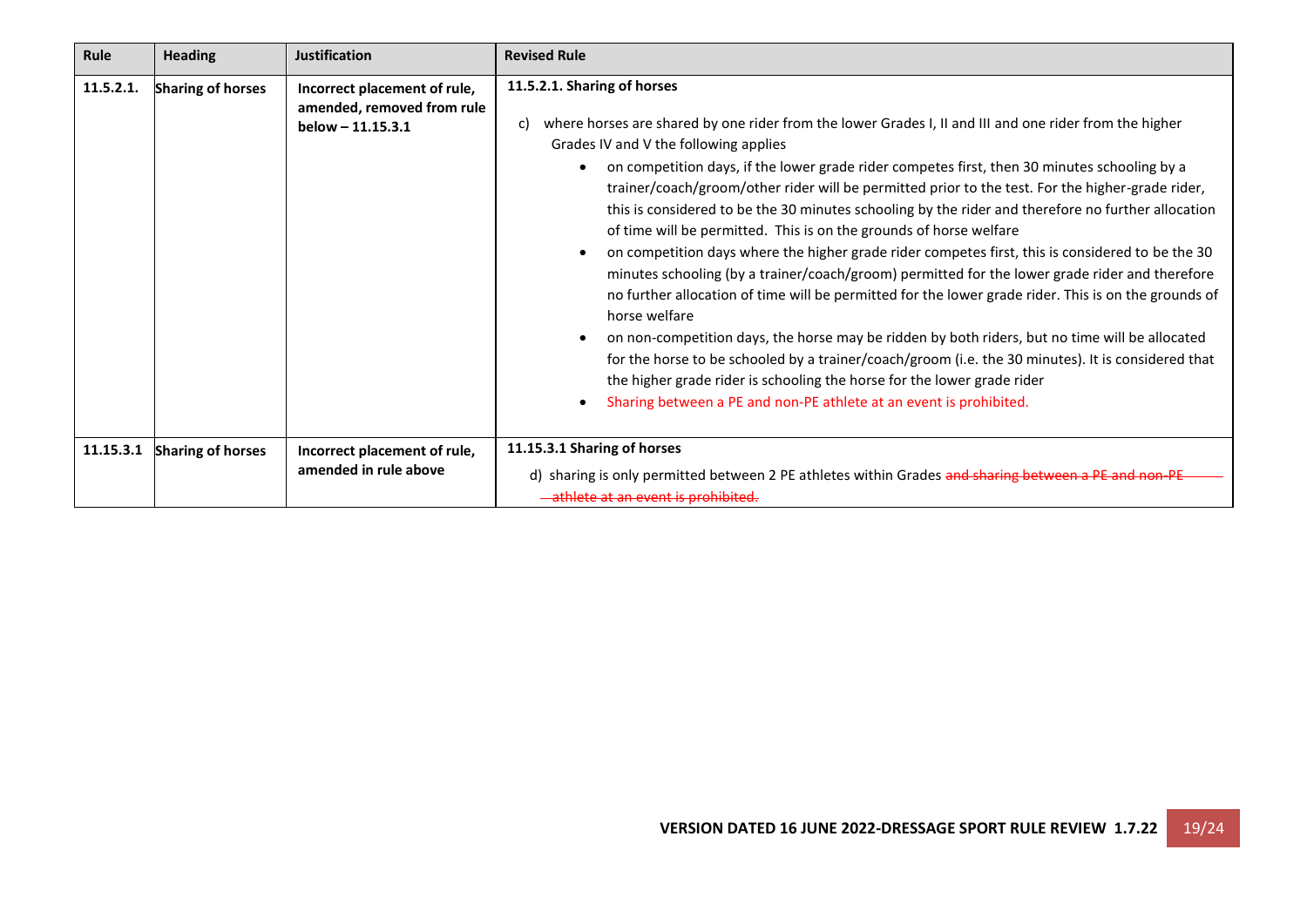| Rule    | <b>Heading</b>                                                                                                                                                                              | <b>Justification</b>                                                                                                                                                                                                   | <b>Revised Rule</b>                                                                                                                                                                                                                                                                                                                                                                                                                                                                                                                                                                                                                                                                                                                                                                                                                                                                                                                                                                                                                          |
|---------|---------------------------------------------------------------------------------------------------------------------------------------------------------------------------------------------|------------------------------------------------------------------------------------------------------------------------------------------------------------------------------------------------------------------------|----------------------------------------------------------------------------------------------------------------------------------------------------------------------------------------------------------------------------------------------------------------------------------------------------------------------------------------------------------------------------------------------------------------------------------------------------------------------------------------------------------------------------------------------------------------------------------------------------------------------------------------------------------------------------------------------------------------------------------------------------------------------------------------------------------------------------------------------------------------------------------------------------------------------------------------------------------------------------------------------------------------------------------------------|
| 11.10.1 | Para-Equestrian                                                                                                                                                                             | OCs are frequently unable to                                                                                                                                                                                           | 11.10.1<br><b>Para-Equestrian Judges</b>                                                                                                                                                                                                                                                                                                                                                                                                                                                                                                                                                                                                                                                                                                                                                                                                                                                                                                                                                                                                     |
|         | <b>Judges</b><br>get 2 PE judges for a PE test,<br>thus, to ensure more PE tests<br>are run suggest using one PE-<br>accredited and one national<br>judge for at non-championship<br>events | a list of accredited national Para-Equestrian judges is on the EA website or available from your EA<br>a)<br>state branch office                                                                                       |                                                                                                                                                                                                                                                                                                                                                                                                                                                                                                                                                                                                                                                                                                                                                                                                                                                                                                                                                                                                                                              |
|         |                                                                                                                                                                                             | there should be at least 2 judges for each competition, if 2 PE-accredited judges are not available, one<br>b)<br>1 PE-accredited judge and one national judge of at least D-level may be used (PE judged to be placed |                                                                                                                                                                                                                                                                                                                                                                                                                                                                                                                                                                                                                                                                                                                                                                                                                                                                                                                                                                                                                                              |
|         |                                                                                                                                                                                             | at C)                                                                                                                                                                                                                  |                                                                                                                                                                                                                                                                                                                                                                                                                                                                                                                                                                                                                                                                                                                                                                                                                                                                                                                                                                                                                                              |
|         |                                                                                                                                                                                             |                                                                                                                                                                                                                        | where 2 judges are used one should be placed on the long side, if the arena layout provides for this<br>C)                                                                                                                                                                                                                                                                                                                                                                                                                                                                                                                                                                                                                                                                                                                                                                                                                                                                                                                                   |
|         |                                                                                                                                                                                             |                                                                                                                                                                                                                        | at National Championships:<br>d)<br>if 3 judges are used, it is recommended, at the least, that they comprise 1 FEI PE judge and 2<br>$\bullet$<br>national PE judges - if a CPEDI then must have a minimum of 2 foreign FEI PE judges<br>if 5 judges are used, it is recommended, at the least, that they comprise 2 FEI PE judges and 3<br>$\bullet$<br>national PE judges. If a CPEDI then there must be at least 3 foreign FEI PE judges<br>at State Championships a minimum of 2 national PE judges must be used<br>e)<br>all judges judging PE must be PE accredited (unless a national judge of at least D-Level is being used as<br>f)<br>stated in (b) above) and at least:<br>D (Medium level) to judge all EA PE tests and FEI PE tests<br>a.<br>E (Elementary) to judge EA PE tests<br>b.<br>PE seminars are to be conducted by a National PE Judge Educator<br>g)<br>seminars are to be of one-day duration<br>h)<br>for re-accreditation purposes the judge must be in attendance for the entire duration of the seminar<br>i) |
|         |                                                                                                                                                                                             |                                                                                                                                                                                                                        | and be an active participant<br>participation certificates are to be issued to attendees<br>i)<br>for reaccreditation, judges are required to attend a specific PE seminar every 3 years<br>k)<br>to become a PE Judge, you must be E level or above to judge. You must also attend and participate<br>$\bullet$<br>in a full day PE seminar, and demonstrate satisfactory skills in 2 assessments:<br>a PE written theory test with a pass of at least 80%<br>$\bullet$<br>one shadow judging which must at least cover Grades I, II and III. This shadow judging may take<br>$\bullet$<br>place at the PE seminar if sufficient horses or it may take place in conjunction with another PE<br>event<br>a PE accreditation seminar is to be held at least every 3 years<br>$\mathbf{I}$                                                                                                                                                                                                                                                     |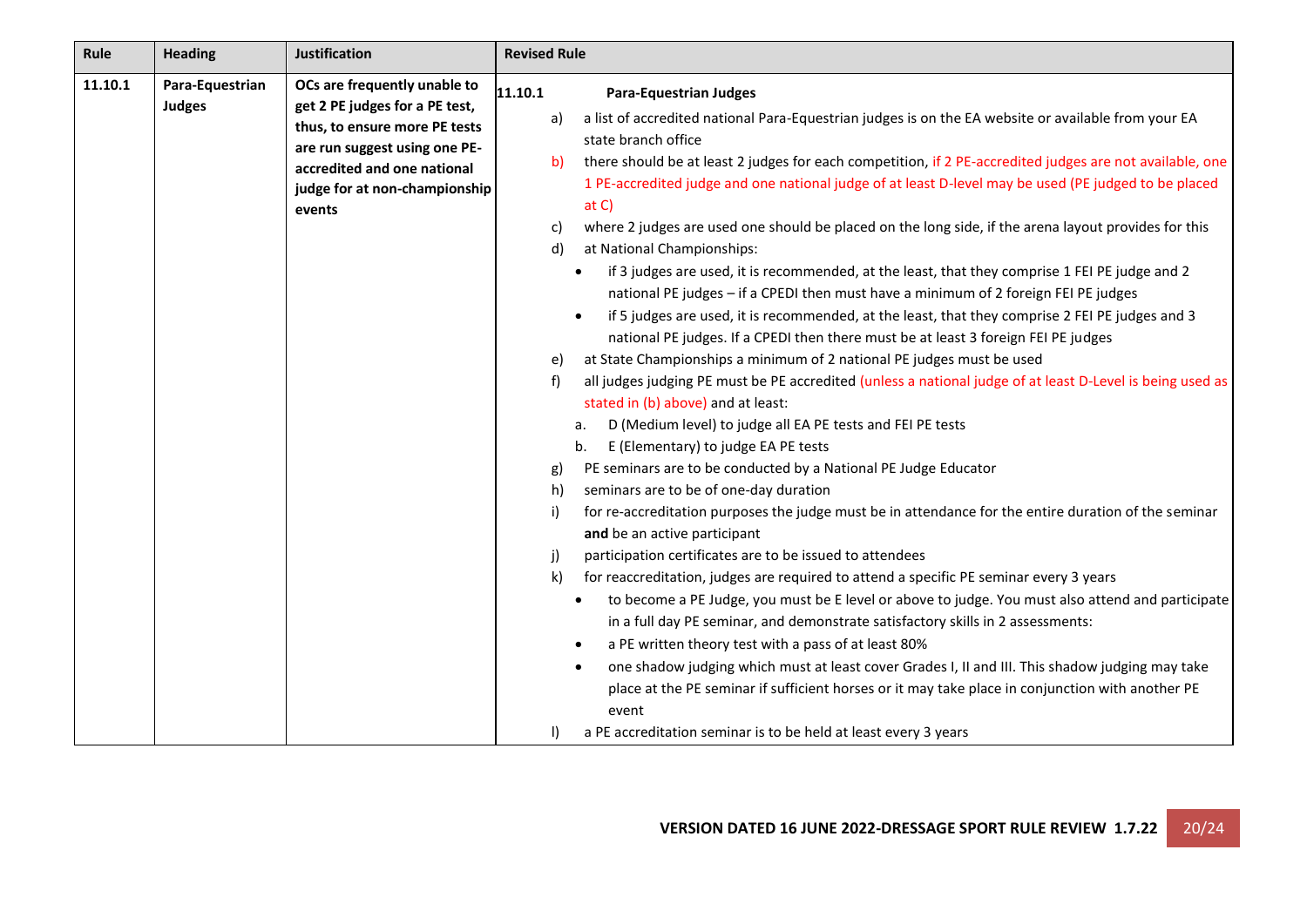| Rule                     | <b>Heading</b>                                                   | <b>Justification</b>                                                       | <b>Revised Rule</b> |                                                                                                                                                                                                                                                   |  |  |  |
|--------------------------|------------------------------------------------------------------|----------------------------------------------------------------------------|---------------------|---------------------------------------------------------------------------------------------------------------------------------------------------------------------------------------------------------------------------------------------------|--|--|--|
| <b>Annex E</b><br>(Board | Elimination,<br>technical faults,<br>penalties and<br>deductions |                                                                            | Annex E             | Elimination, technical faults, penalties and deductions                                                                                                                                                                                           |  |  |  |
| approved                 |                                                                  |                                                                            |                     | Will entail elimination                                                                                                                                                                                                                           |  |  |  |
| 16/06/22)                |                                                                  |                                                                            | 1.3                 | Excessive use of whip or spur, bit or hands.                                                                                                                                                                                                      |  |  |  |
|                          |                                                                  |                                                                            | 1.3.2               | Unable to fulfil the requirements of the level and the test and/or shows abusive riding. No appeal<br>against this decision                                                                                                                       |  |  |  |
|                          |                                                                  |                                                                            | 1.4                 | Fresh blood in the test - no appeal                                                                                                                                                                                                               |  |  |  |
|                          |                                                                  |                                                                            | 1.4.1<br>&<br>5.17  | Any form of protective skin covering on the horse such as plaster/tape/belly band covering or<br>towel, whether the skin is broken or not is strictly forbidden at an event                                                                       |  |  |  |
|                          |                                                                  |                                                                            | 3.10                | Resistance for 20 seconds or more                                                                                                                                                                                                                 |  |  |  |
|                          |                                                                  |                                                                            | 3.10                | Resistance that is a safety issue/dangerous to horse and/or rider, can be less than 20 seconds<br>Leaving the arena with all 4 feet during a test between beginning and end of a test (except 4yoYH<br>at State Qualifiers)                       |  |  |  |
|                          |                                                                  |                                                                            | 3.10                |                                                                                                                                                                                                                                                   |  |  |  |
|                          |                                                                  |                                                                            | 3.11                | Unauthorised assistance                                                                                                                                                                                                                           |  |  |  |
|                          |                                                                  |                                                                            | 3.11                | Horses may not be attached to a lead line in or around the competition arena - this is considered<br>outside assistance                                                                                                                           |  |  |  |
|                          |                                                                  |                                                                            | 3.12                | Riding in or entering competition arena without permission                                                                                                                                                                                        |  |  |  |
|                          |                                                                  |                                                                            | 3.15.               | Holding reins in one hand while using whip with other hand in competition arena                                                                                                                                                                   |  |  |  |
|                          |                                                                  | Typo removal of 5.1                                                        | 3.17,<br>5.1        | Third error of course                                                                                                                                                                                                                             |  |  |  |
|                          |                                                                  |                                                                            | 3.18                | Marked lameness - no appeal                                                                                                                                                                                                                       |  |  |  |
|                          |                                                                  |                                                                            | 3.7                 | Not entering the arena after a further 45 seconds (total 90 seconds) after the bell has rung (first<br>penalty of -0.5% for not entering after 45 sec)                                                                                            |  |  |  |
|                          |                                                                  | <b>Clarification for 5.10</b>                                              | 3.8                 | Leaving the arena unmounted                                                                                                                                                                                                                       |  |  |  |
|                          |                                                                  |                                                                            | $\overline{3.8}$    | Fall of horse and/or rider between entry at A and the final salute                                                                                                                                                                                |  |  |  |
|                          |                                                                  |                                                                            | 4.2                 | Riding out of order in the draw without the OC or C Judge approval                                                                                                                                                                                |  |  |  |
|                          |                                                                  |                                                                            | 4.4<br>5.0          | Failure to have a gear check<br>Riding with non permitted equipment or not wearing required equipment                                                                                                                                             |  |  |  |
|                          |                                                                  |                                                                            | 5.2                 | Safety helmet must be worn and have harness secured. See option for FEI level rule 5.1.4                                                                                                                                                          |  |  |  |
|                          |                                                                  |                                                                            | 5.10                | Wearing a western saddle will entail elimination Any saddle that does not meet the required<br>criteria will entail elimination                                                                                                                   |  |  |  |
|                          |                                                                  |                                                                            |                     | <b>Technical Faults and Penalties</b>                                                                                                                                                                                                             |  |  |  |
|                          |                                                                  | <b>Correction of error in</b><br>recording of technical fault<br>deduction |                     | Carrying a whip in the space around the arena at Australian YH Championships in<br>5, 6 and 7 year-old competition. To be deducted after score has been multiplied by 2-<br>9.1.2 0.5% per judge<br>for a score of 100 converted to a percentage. |  |  |  |
|                          |                                                                  |                                                                            |                     |                                                                                                                                                                                                                                                   |  |  |  |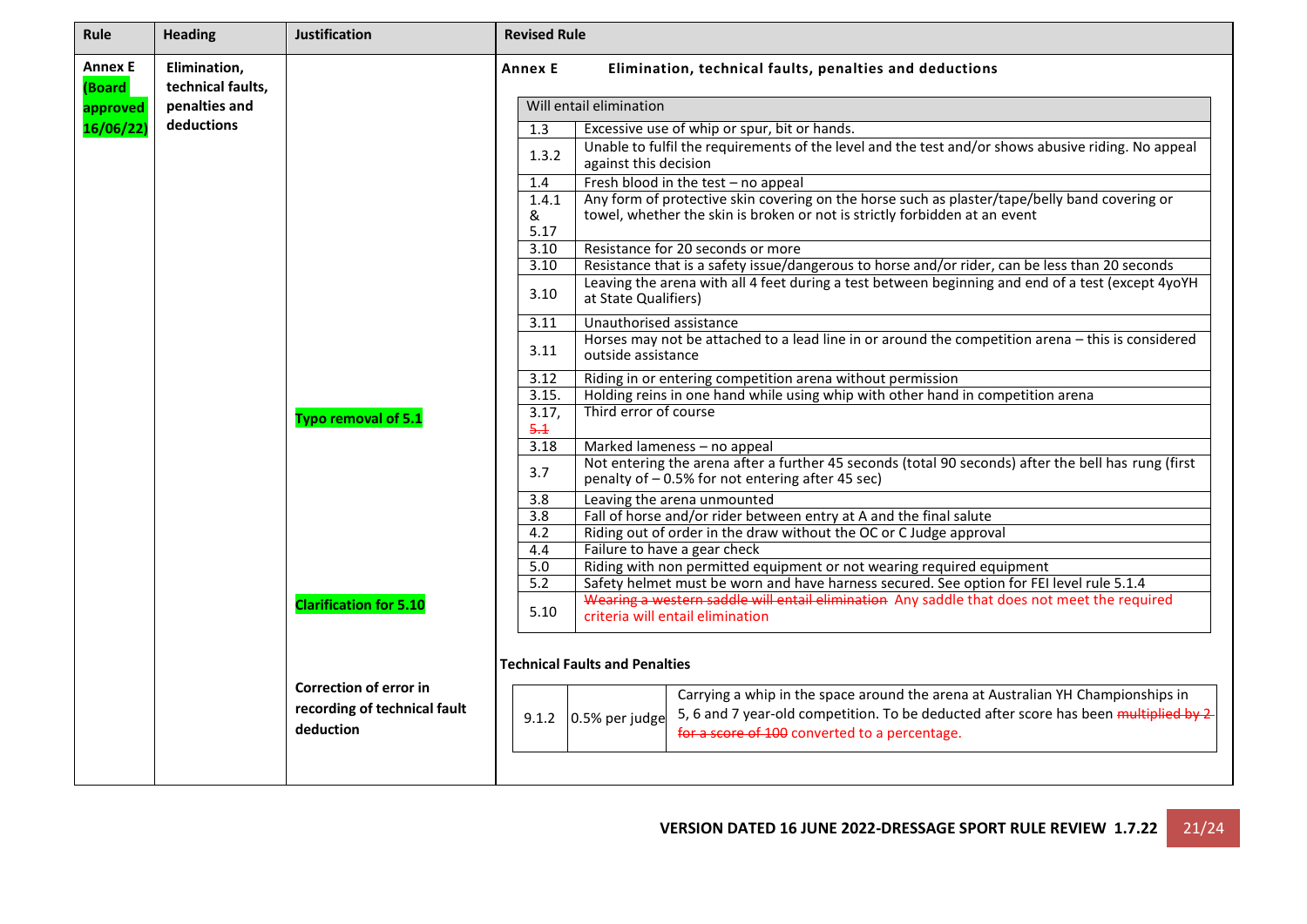| Rule                                                               | <b>Heading</b>               | <b>Justification</b>                                                                                       | <b>Revised Rule</b>                                                                                                                                                                                                                                                                                                                                                                                                                                                                                                                                                                                                                                                                                                                                                                                                                                                                                                                                                                                                                                                                                                                                                                                                                                                          |  |  |  |  |  |
|--------------------------------------------------------------------|------------------------------|------------------------------------------------------------------------------------------------------------|------------------------------------------------------------------------------------------------------------------------------------------------------------------------------------------------------------------------------------------------------------------------------------------------------------------------------------------------------------------------------------------------------------------------------------------------------------------------------------------------------------------------------------------------------------------------------------------------------------------------------------------------------------------------------------------------------------------------------------------------------------------------------------------------------------------------------------------------------------------------------------------------------------------------------------------------------------------------------------------------------------------------------------------------------------------------------------------------------------------------------------------------------------------------------------------------------------------------------------------------------------------------------|--|--|--|--|--|
| <b>Annex F</b><br>F 12.1<br>(Board<br>approved<br>16/06/22)        | Reporting to the<br>judge    | <b>Correction of error in</b><br>recording of technical<br>fault deduction, not<br>previously picked up    | F.12.1 Reporting to the judge<br>If Horse Identification numbers have been issued there is no need to stop and talk to<br>a)<br>the judge; simply ride past each judge ensuring that your Horse Identification numbers<br>can be clearly seen<br>if you have a medical problem that restricts your hearing let the judge know so that they can<br>b)<br>make a clear indication when to start the test<br>if Horse Identification numbers are not issued, once the horse before you leave the arena,<br>C)<br>progress to the Chief Judge at C and await instructions<br>a judge's instruction may be 'I have a bell' or 'I will ring the bell and hold my hand out the<br>$\mathsf{d}$<br>window' to let you know when to enter the arena<br>if you do not have a Horse Identification number make sure all judges know your name<br>e)<br>and the name of your horse<br>once you have given this, recommence warming up around the arena<br>once the judge rings the bell you have 45 seconds to enter the arena. The penalty is 2 marks<br>g)<br>0.5% per judge if this exceeded. If you are not sure if you heard the bell, circle again and<br>re-present to the Chief Judge<br>h)<br>entering the arena before the bell may entail a penalty of 2 points0.5% per judge |  |  |  |  |  |
| <b>Annex G</b><br>G.8.2.3<br><b>Board</b><br>approved<br>16/06/22) | <b>Unmarked</b><br>movements | <b>Reflect change made to Rule</b><br>7.7<br>Text to be removed, as is a<br>duplication of text in G.8.2.4 | <b>G.8.2.3 Unmarked movements</b><br>If a mark has not been recorded and the judge cannot recall the movement, or cannot be found,<br>or the rider omits a movement and the judge at C doesn't notice and the rider has left the arena, a<br>mark equal to the average for the whole test (excluding collectives) is given, the mark allotted<br>should be the average of the collective marks at the end<br>G8.2.4 Particularly when using electronic scoring, apparent errors may occur on a score sheet<br>(e.g. a "1" awarded by C Judge and "7" awarded by B judge for same movement) and may not be<br>noted by various checks within formal posting considerations for placings.<br>In this instance, a rider may request a change to the score providing contact is made with OC or-<br>Event Secretary within 24 hours of the last test. In consultation with the Judge, the score may be<br>rectified. This will not affect placings, but riders may use the updated result as a qualifying score.                                                                                                                                                                                                                                                                 |  |  |  |  |  |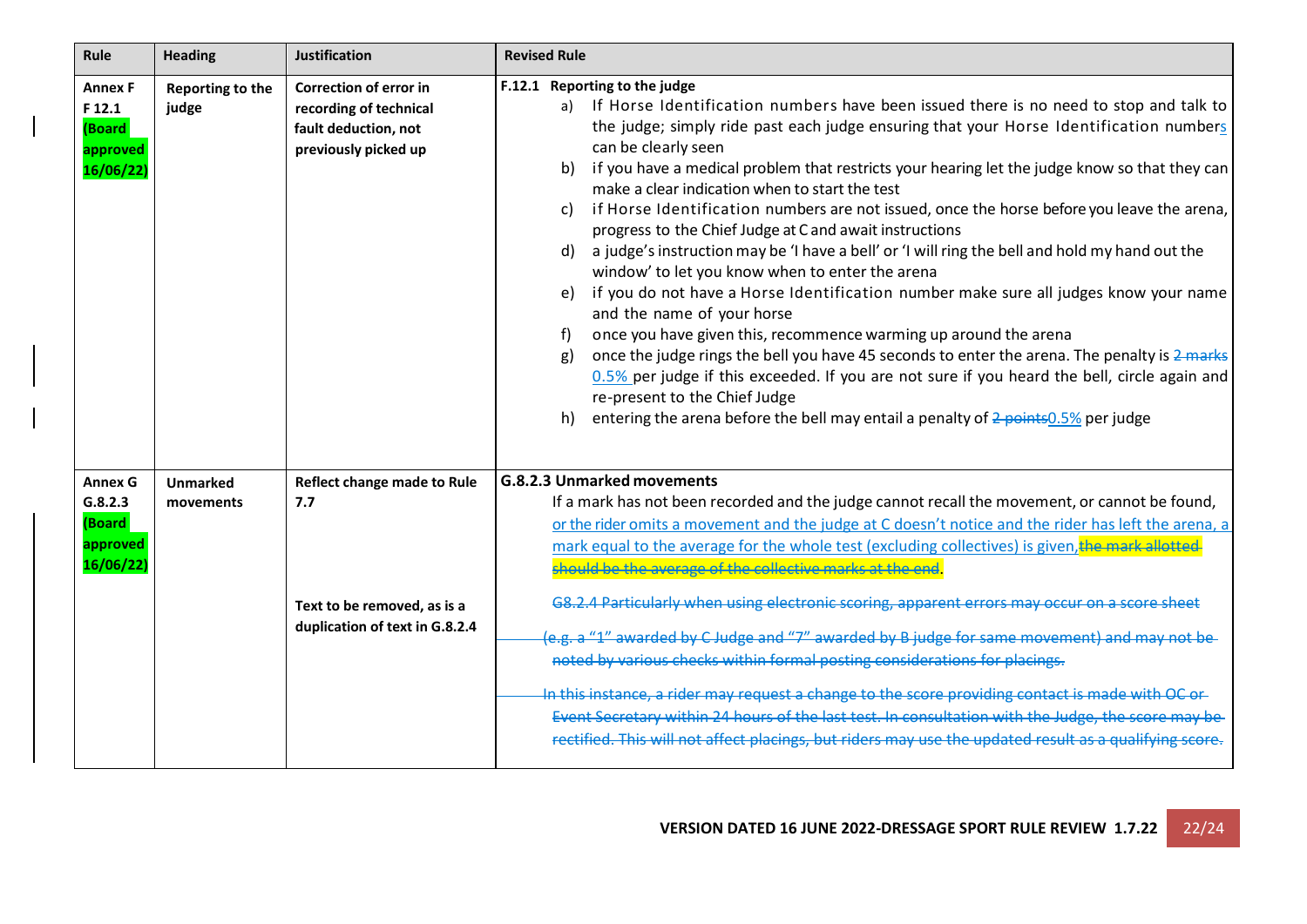## **Annex H Categories of National dressage events and Regional and major club championships**

## **H1 Categories of National dressage events**

FEI-sanctioned events such as CDIs are conducted under FEI rules and are excluded from this plan. In order to assist OCs the following tables summarise the recommended criteria for each category of event.

**Justification:** Regional Championships removed from rule 4.8.3.3, tidying an inconsistency.

|                                         | Regular club events<br>including Official<br>Competitive and<br>Participation<br>competitions                                                                                                                        | Regional and major Club<br>Championships<br>(to be defined by SDA in<br>calendar)                                                                                                                                                                                          | State<br>Championships                                                                                                                                                                  | <b>National</b><br>Championships                                                                                                |
|-----------------------------------------|----------------------------------------------------------------------------------------------------------------------------------------------------------------------------------------------------------------------|----------------------------------------------------------------------------------------------------------------------------------------------------------------------------------------------------------------------------------------------------------------------------|-----------------------------------------------------------------------------------------------------------------------------------------------------------------------------------------|---------------------------------------------------------------------------------------------------------------------------------|
| <b>Arenas</b>                           | Sand preferred or<br>other suitable<br>surfaces (soft grass).<br><b>Best conditions</b><br>possible for horses<br>taking into account<br>weather conditions<br>Arena surrounds. EA<br>Dressage rule book<br>applies. | At least 1 sand<br>arena is<br>recommended<br>Other arenas sand<br>preferred or other<br>suitable surfaces (soft<br>grass) so that arenas are<br>the best possible, taking<br>into account weather<br>conditions.<br>Arena surrounds. EA<br>Dressage rule book<br>applies. | Preferably 3 to<br>4 sand arenas.<br>Must include 1<br>for warm-up.<br>Each state to<br>determine<br>suitability of<br>grounds<br>Arena surrounds.<br>EA Dressage rule<br>book applies. | Minimum of 4 sand<br>arenas required and<br>one sand warm- up<br>arena<br>Arena surrounds. EA<br>Dressage rule book<br>applies. |
| Camping                                 | Truck and float parking<br>required. Camping<br>facilities not<br>compulsory                                                                                                                                         | Truck and float parking<br>required. Camping<br>facilities not compulsory                                                                                                                                                                                                  | Camping sites<br>should be<br>available on the<br>ground with                                                                                                                           | Camping sites for up to<br>80 campers, incl access<br>to power, water and<br>amenities                                          |
| <b>Catering</b>                         | Not compulsory                                                                                                                                                                                                       | Not compulsory                                                                                                                                                                                                                                                             | To be provided on<br>the competition<br>grounds from start<br>of competition                                                                                                            | To be provided on the<br>competition grounds<br>from start of the<br>competition                                                |
| <b>First Aid</b>                        | Highly desirable                                                                                                                                                                                                     | Highly desirable                                                                                                                                                                                                                                                           | Highly desirable                                                                                                                                                                        | Compulsory                                                                                                                      |
| <b>Pony Measuring</b><br><b>Service</b> | Not required - but<br>encouraged annually                                                                                                                                                                            | Not required - but<br>encouraged annually<br>Required                                                                                                                                                                                                                      | Required                                                                                                                                                                                | Required                                                                                                                        |